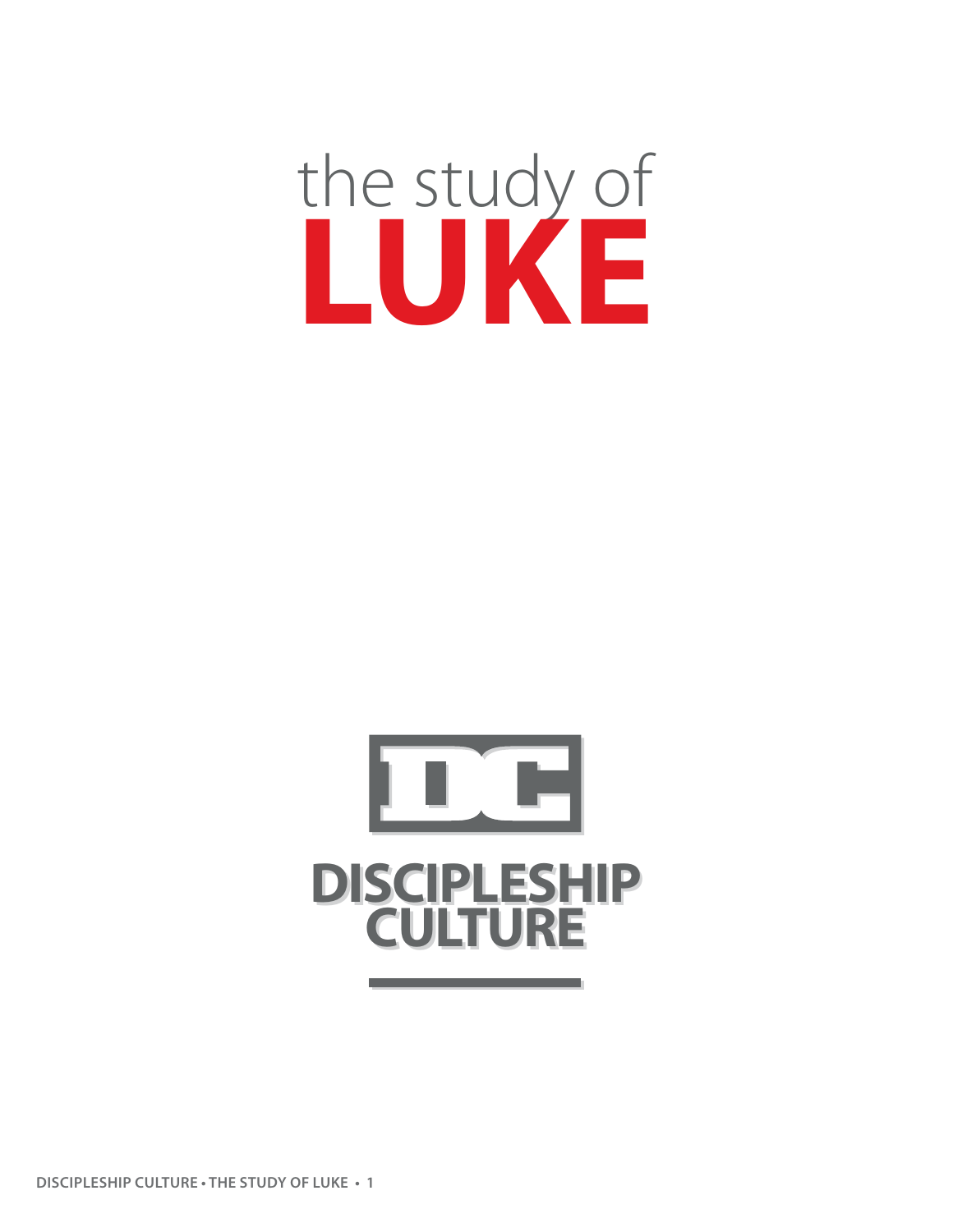

Discipleship Culture (DC) is a product of Jonathan Weibel, David Anderson, Andy Mylin and Centre Church • centrechurch.org.

DC may be used, copied or reproduced without permission.

For more information contact Jonathan Weibel • jonathan@centrechurch.org or visit centrechurch.org to acquire other Discipleship Culture materials.



Copyright © 2018 Centre Church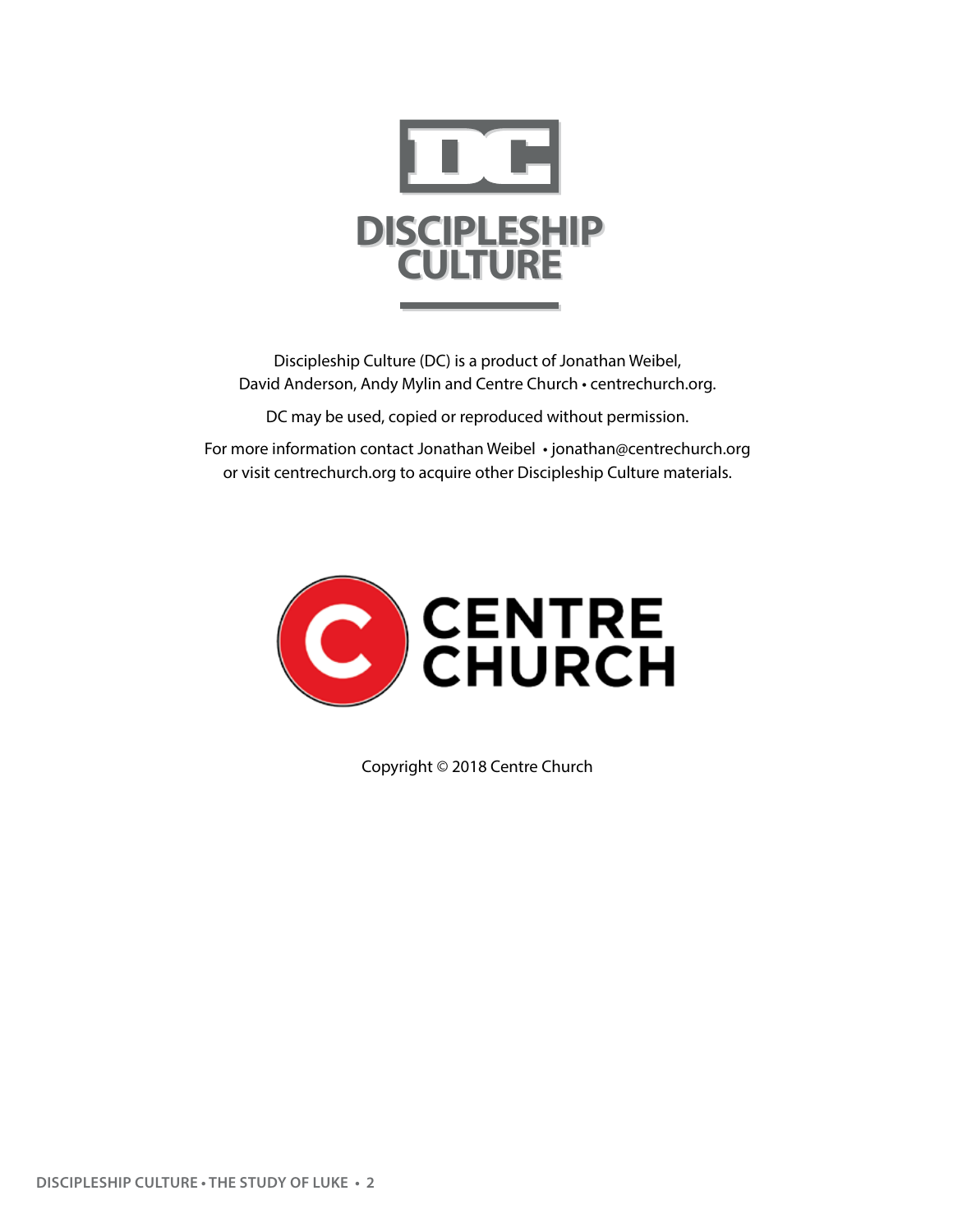### **WHAT IS DISCIPLESHIP CULTURE?**

### **Discipleship Culture has discipleship in its DNA**

Last words are important and Matthew records the last words of Jesus as this: *Therefore go and make disciples of all nations, baptizing them in the name of the Father and of the Son and of the Holy Spirit. Matthew 28:19*

Jesus told His followers that they needed to go and make disciples of every nation. The call is no different today than it was 2,000 years ago. Somewhere along the way we have forgotten or even ignored Jesus' call to make disciples. Discipleship should not be just a program one can join, but it should be deeply rooted in the believer and Church's culture and fabric.

### **Discipleship Culture does not rely on "One on One" discipleship**

Greg Ogden in his book *Discipleship Essentials* says this, "The one-on-one sets up a teacher-student dynamic. The pressure is upon the discipler to be the answer person or the fountain of all wisdom and insight. When a third person is added, the dynamic shifts to a group process. The discipler can more naturally make his or her contribution in the dynamic of group interchange. Triad discipling shifts the model from hierarchical to relational. The greatest factor inhibiting those who are being discipled to disciple others (multiplication) is the dependency fostered by one-on-one relationships. The triad/quad, on the other hand, views discipleship as a come-alongside relationship of mutual journey toward maturity in Christ. The hierarchical dimension is minimized."

### **Discipleship Culture helps provide accelerated growth**

The goal of every believer should be to become mature and help others become mature. *He is the one we proclaim, admonishing and teaching everyone with all wisdom, so that we may present everyone fully mature in Christ. Colossians 1:28*

We believe that if each person really puts their best into Discipleship Culture that they will see exponential spiritual growth in their life and in the lives of others.

### **Discipleship Culture provides accountability**

Accountability is taking the relational context of discipleship to another level. Accountability means giving your discipling partners authority to call you to keep the commitments you have made to one another. Accountability is rooted in realness and confessing sins to one another as well as keeping confidences within the D.C.

### **Discipleship Culture multiplies**

### *And the things you have heard me say in the presence of many witnesses entrust to reliable people who will also be qualified to teach others. II Timothy 2:2*

Paul wrote this to Timothy and it actually represents four generations of disciples.

Paul ------- Timothy ------- Reliable People ------- Others

The proof of lasting discipleship is not really if I have discipled one other person. The proof of lasting disicpleship is if the person I discipled has discipled another person well enough to disciple another. Has your mind been blown yet? Discipleship Culture provides a systematic way to multiply the Kingdom of God. The goal being that each person in the group would go out and disciple two to three others within a year. We believe groups of three or four work best.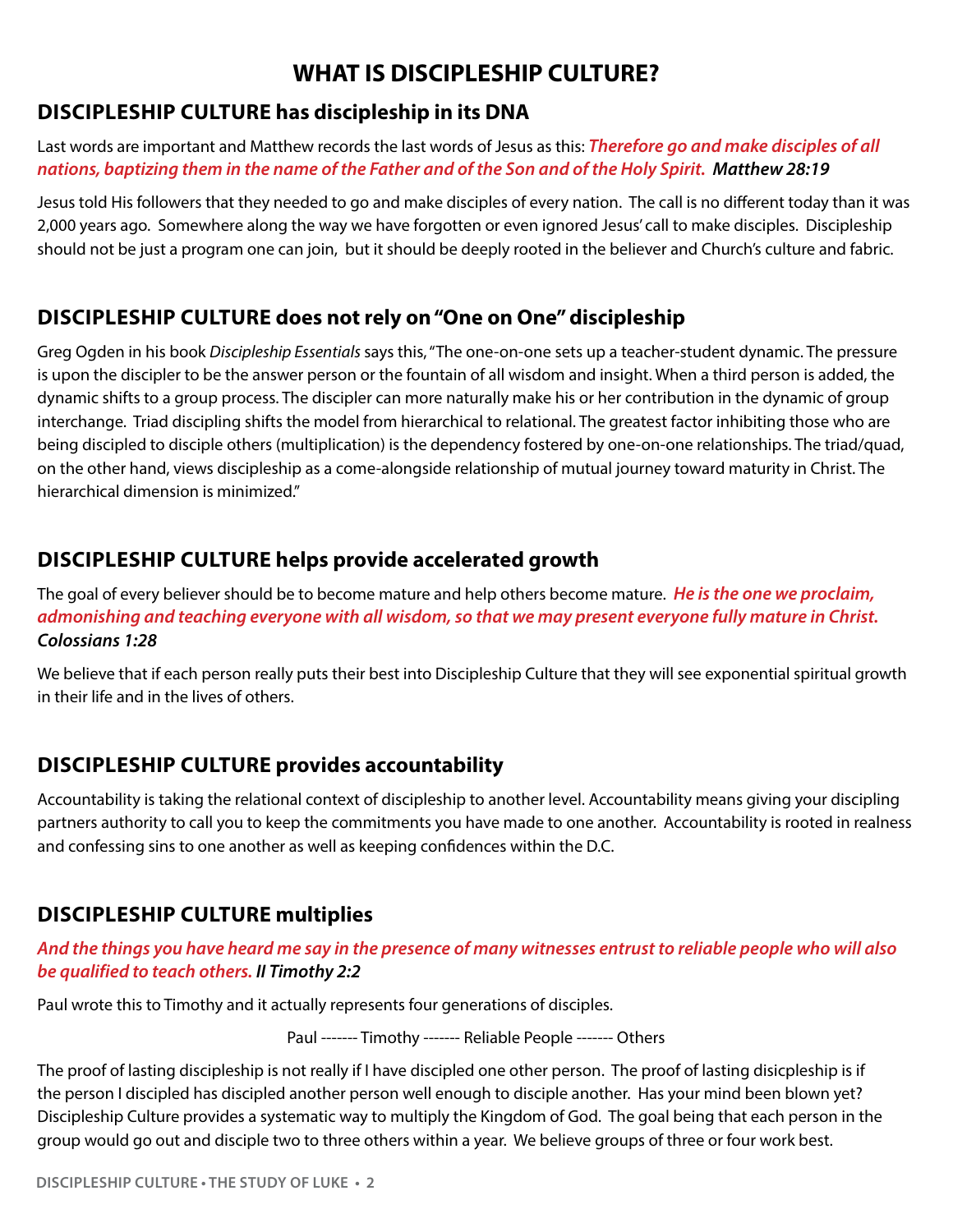### **DAILY DISCIPLESHIP CULTURE**

### **Bible Study and Prayer**

Five days a week we are asking every person to spend a significant amount of time studying their Bibles and to faithfully SOAP. SOAP is an acronym that will help you get the most out of your daily Bible reading. Here is how it works.

### **S.O.A.P**

*S (scripture)* • Read the Scripture assigned for that day.

Write down a verse or a passage that is the most meaningful to you.

*O (observation)* • Write down observations you made about the scripture you read.

*A (application)* • Write down how you can apply the scripture you read to your everyday life.

*P (prayer)* • Pray to God about the scripture you focused on and anything else you want to lift up to Him.

It is really that simple.

### **Scripture Memory**

We believe that Scripture Memory is a spiritual discipline that is essential for accelerated growth and daily living for Christ.

Pastor Chuck Swindoll wrote, *"I know of no other single practice in the Christian life more rewarding, practically speaking, than memorizing Scripture. . . . No other single exercise pays greater spiritual dividends! Your prayer life will be strengthened. Your witnessing will be sharper and much more effective. Your attitudes and outlook will begin to change. Your mind will become alert and observant. Your confidence and assurance will be enhanced. Your faith will be solidified"* (Growing Strong in the Seasons of Life, p. 61).

You will be responsible for memorizing scripture every week. We memorize scripture because Psalm 119 tells us that we are to hide God's Word in our heart. The key to memorizing scripture is to review it every day and to meditate on its meaning.

### **Review**

At the end of the week make sure you have reviewed your lessons and be prepared to share what you have learned with your group. Write it down. Also make sure your scripture memory is word perfect before you attend your group.

### **Weekly DISCIPLESHIP CULTURE**

Details on the next page.

### **Monthly DISCIPLESHIP CULTURE**

Once a month all who are involved in D.C. will be getting together for a one hour meeting. This meeting will set out to accomplish three things.

*1. Celebrate the Wins* – We want to take some time every month to celebrate the victories of having a Discipleship Culture. We want to give thanks to God for forward momentum of all life change in our culture. This will also help us understand better how to make D.C. more successful.

*2. Identify the Obstacles* – We look at this first session of Discipleship Culture as a pilot program. We want to know what isn't working and what tweaks need to be made along the way to help people become more like Jesus. Disciplers and Disciples alike are invited to suggest minor adjustments that may create greater impact.

*3. Gain Instruction* – Every month we will be spending part our time sharing vision and teaching more on the culture of Discipleship.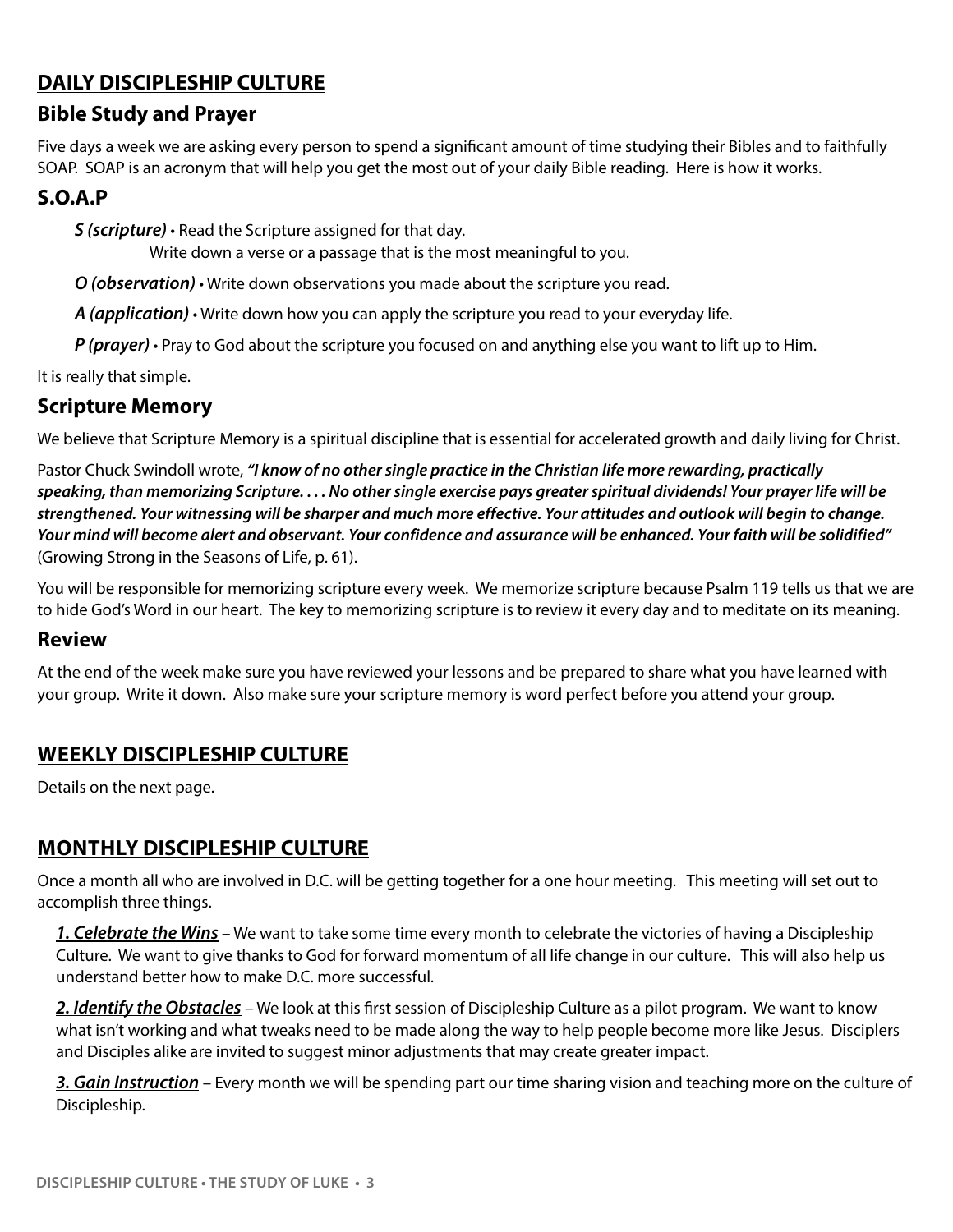### **Weekly DISCIPLESHIP CULTURE**

If you agree to be part of Discipleship Culture you are expected to be at all 8 weeks of meetings. The meetings will last one hour and will include accountability, reciting the Scripture memory verse, discussion of daily Bible study, and prayer.

### **Here is what the Weekly Discipleship Culture looks like:**

*1. Check In* – [*10 minutes*] Start each meeting by checking in. This is the time when we are reminded to bear each other's burdens (Galatians 6:2) and sharpen one another through accountability (Proverbs 27:17).

A. **Joy**, **Anger**, **Fear**, or **Sadness**: Sometimes it is hard for us to open up, but this exercise is very effective. These four feelings seem to be the base emotions we all feel. Share with your group the core emotion you are feeling right now and why.

- B1. Accountability Option 1: Answer three basic questions
	- 1) *How are you protecting your life with purity?*
	- 2) *Share a win that you've had investing in the work of God? (Time, Talent, Treasure)*
	- 3) *How are you glorifying God in your thought life?*

B2. Accountability Option 2: This is an extensive list that John Wesley created over 200 years ago but is still practical today. Use it to highlight areas of your life as you check in but be sensitive of time. Don't go over every question.

- 1) *Am I consciously or unconsciously creating the impression that I am better than I really am? In other words, am I a hypocrite?*
- 2) *Am I honest in all my acts and words, or do I exaggerate?*
- 3) *Do I confidentially pass on to another what was told to me in confidence?*
- 4) *Can I be trusted?*
- 5) *Am I a slave to dress, friends, work, or habits?*
- 6) *Am I self-conscious, self-pitying, or self-justifying?*
- 7) *Did the Bible live in me today?*
- 8) *Do I give it time to speak to me everyday?*
- 9) *Am I enjoying prayer?*
- 10) *When did I last speak to someone else about my faith?*
- 11) *Do I pray about the money I spend?*
- 12) *Do I get to bed on time and get up on time?*
- 13) *Do I disobey God in anything?*
- 14) *Do I insist upon doing something about which my conscience is uneasy?*
- 15) *Am I defeated in any part of my life?*
- 16) *Am I jealous, impure, critical, irritable, touchy, or distrustful?*
- 17) *How do I spend my spare time?*
- 18) *Am I proud?*
- 19) *Do I thank God that I am not as other people, especially as the Pharisees who despised the publican?*
- 20) *Is there anyone whom I fear, dislike, disown, criticize, hold a resentment toward or disregard? If so, what am I doing about it?*
- 21) *Do I grumble or complain constantly?*
- 22) *Is Christ real to me?*

#### *2. Share Your SOAP* – [*15-20 minutes*]

- A. Recite memorized verse.
- B. Share observations and applications (as well as questions you may have) from the week's reading.

*3. Pray* – [*15-20 minutes*] Pray together. We recommend using this prayer structure: *praise God, confess your sinfulness, and offer willing service to Him*. Pray through what you just talked about with each other. Pray for each other, allowing the Holy Spirit to convict you and guide you. Remember, you are all just talking with your Father together! It is a holy and fun conversation!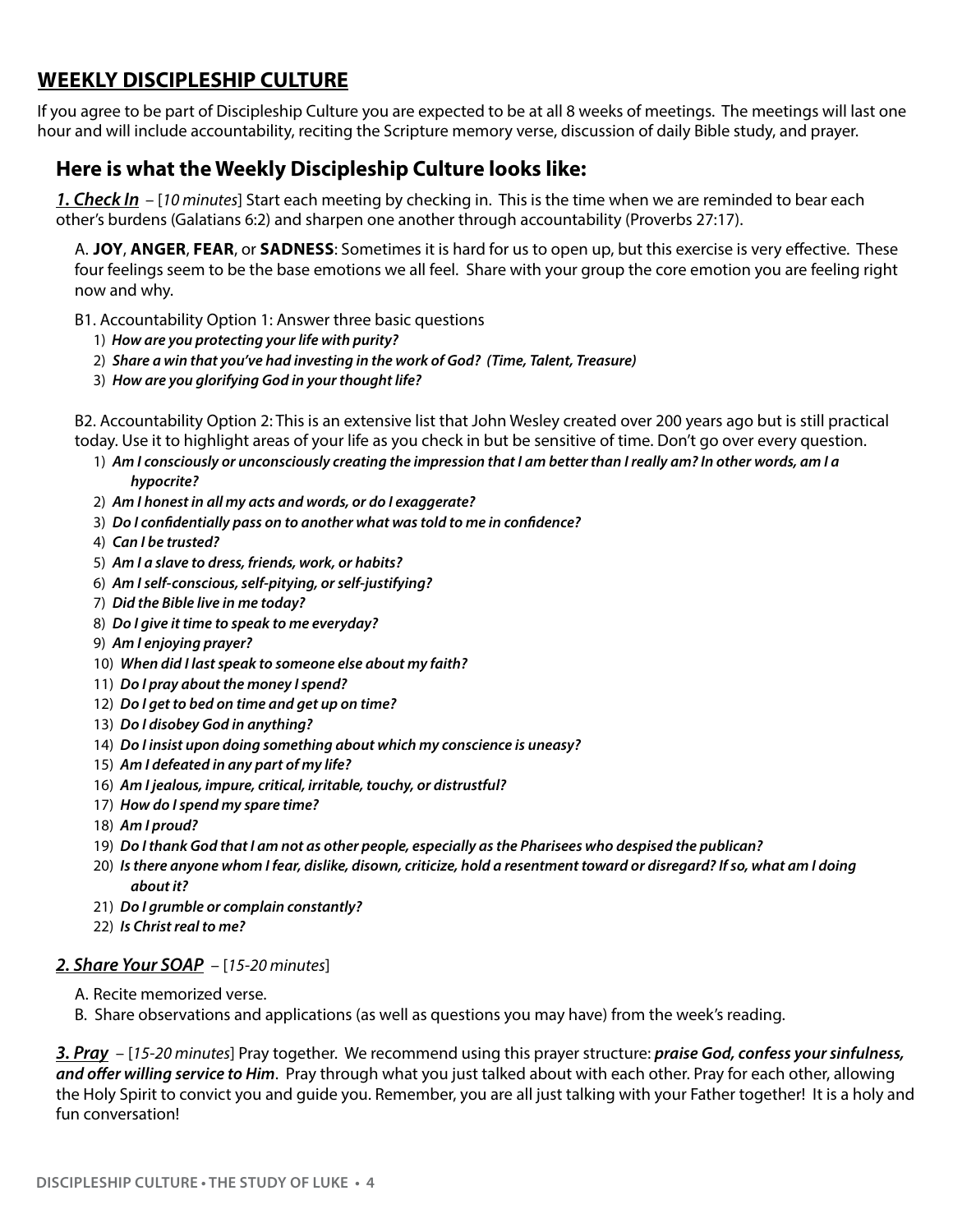### *WEEK 1:* Luke 3:16

*John answered their questions by saying, "I baptize you with water; but someone is coming soon who is greater than I am—so much greater that I'm not even worthy to be his slave and untie the straps of his sandals. He will baptize you with the Holy Spirit and with fire.* Numbers 6:24-26

*"The Lord bless you and keep you; the Lord make his face shine on you and be gracious to you; the Lord turn his face toward you and give you peace."*

### **WEEK 2: LUKE 6:49**

*But anyone who hears and doesn't obey is like a person who builds a house right on the ground, without a foundation. When the floods sweep down against that house, it will collapse into a heap of ruins."*

#### Colossians 3:16

*Let the message of Christ dwell among you richly as you teach and admonish one another with all wisdom through psalms, hymns, and songs from the Spirit, singing to God with gratitude in your hearts.*

### *WEEK 3:* Luke 9:48

*Then he said to them, "Anyone who welcomes a little child like this on my behalf welcomes me, and anyone who welcomes me also welcomes my Father who sent me. Whoever is the least among you is the greatest."*

Romans 3:20

*Therefore no one will be declared righteous in God's sight by the works of the law; rather, through the law we become conscious of our sin.*

#### **WEEK 4: LUKE 10:16**

*Then he said to the disciples, "Anyone who accepts your message is also accepting me. And anyone who rejects you is rejecting me. And anyone who rejects me is rejecting God, who sent me."*

*Your word is a lamp for my feet, a light on my path. I have taken an oath and confirmed it, that I will follow your righteous laws.* 

#### *WEEK 5:* Luke 15:7

*In the same way, there is more joy in heaven over one lost sinner who repents and returns to God than over ninety-nine others who are righteous and haven't strayed away!* Hebrews 11:1

*Now faith is confidence in what we hope for and assurance about what we do not see.*

#### **WEEK 6: LUKE 17:23-24**

*People will tell you, 'Look, there is the Son of Man,' or 'Here he is,' but don't go out and follow them. For as the lightning flashes and lights up the sky from one end to the other, so it will be on the day when the Son of Man comes.* Colossians 3:1-2

*Since, then, you have been raised with Christ, set your hearts on things above, where Christ is, seated at the right hand of God. Set your minds on things above, not on earthly things.*

#### **WEEK 7: LUKE 19:10**

*"For the Son of Man came to seek and save those who are lost."*

#### MATTHEW 5:16

*In the same way, let your light shine before others, that they may see your good deeds and glorify your Father in heaven.*

#### *WEEK 8:* Luke 24:6-7

*"He isn't here! He is risen from the dead! Remember what he told you back in Galilee, that the Son of Man must be betrayed into the hands of sinful men and be crucified, and that he would rise again on the third day."*  Philippians 2:3-4

*Do nothing out of selfish ambition or vain conceit. Rather, in humility value others above yourselves, not looking to your own interests but each of you to the interests of the others.*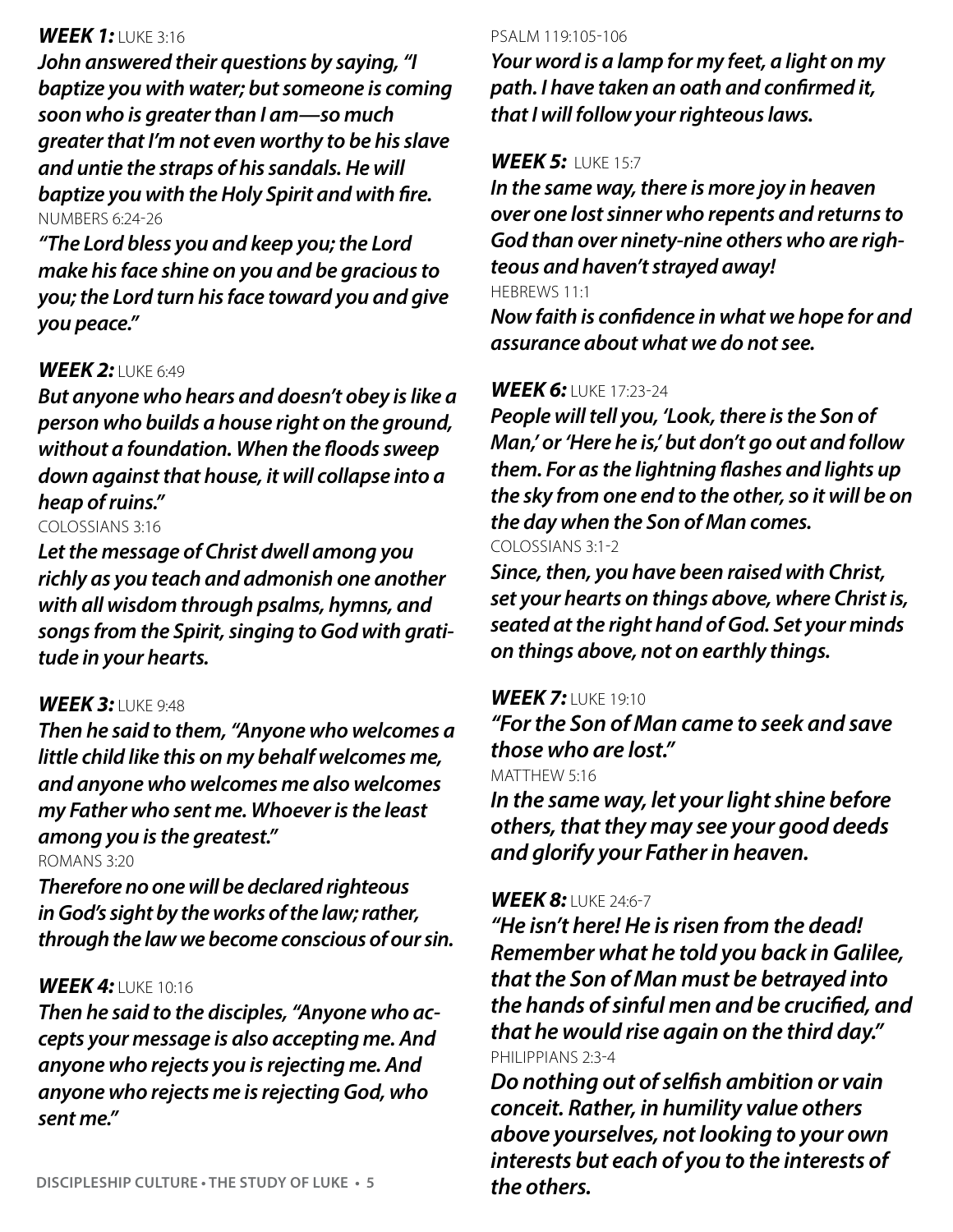WEEK 1 . DAY 1 . DATE\_

| WEEK 1 . DAY 2 . DATE             |
|-----------------------------------|
|                                   |
|                                   |
|                                   |
|                                   |
|                                   |
|                                   |
|                                   |
|                                   |
|                                   |
|                                   |
| WEEK 1 . DAY 3 . DATE____________ |
|                                   |
|                                   |
|                                   |
|                                   |
|                                   |
|                                   |
|                                   |
|                                   |
|                                   |

### **DAILY RUNDOWN:**

 $\boldsymbol{S}$  (scripture)  $\boldsymbol{\cdot}$  Read the assigned Scripture. Write down the verse or passage that is the most meaningful to you.

 $\boldsymbol{O}$  (observation)  $\cdot$  Write down observations about the scripture vou read.

**A** (application)  $\cdot$  Write down how you can apply the scripture to your everyday life.

 $\boldsymbol{P}$  (prayer)  $\cdot$  Pray to God about the verse or passage you focused on and anything else you want to lift up to Him.

## **WEEK ONE**

**Scripture Memory:** Luke 3:16

John answered their questions by saying, "I baptize you with water; but someone is coming soon who is greater than I am-so much greater that I'm not even worthy to be his slave and untie the straps of his sandals. He will baptize you with the Holy Spirit and with fire.

**Classic Scripture Memory:** Numbers 6:24-26

"The Lord bless you and keep you; the Lord make his face shine on you and be gracious to you; the Lord turn his face toward you and give you peace."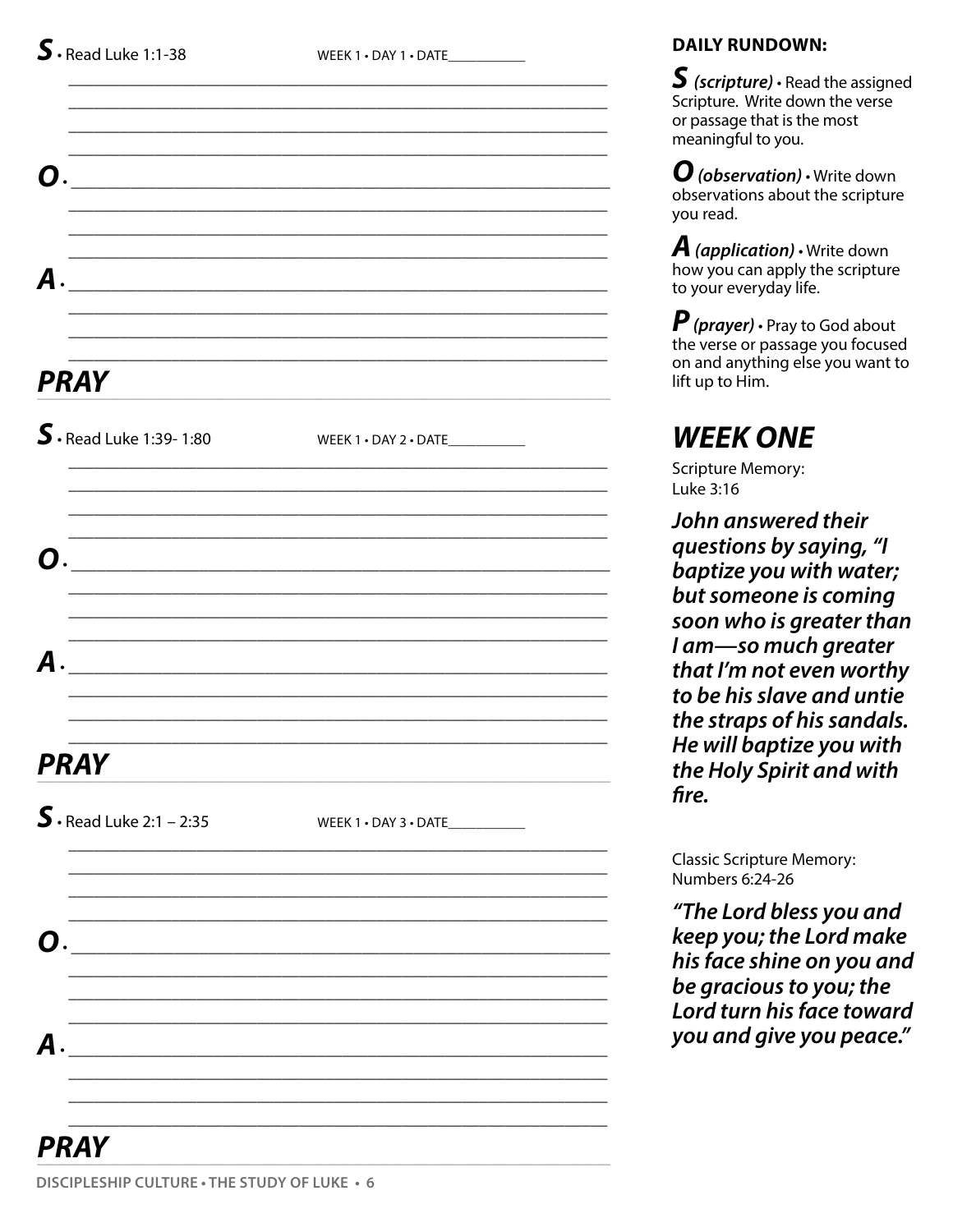WEEK  $1 \cdot$  DAY  $4 \cdot$  DATE

| WEEK 1 . DAY 5 . DATE____________               |
|-------------------------------------------------|
|                                                 |
|                                                 |
| the contract of the contract of the contract of |
|                                                 |
|                                                 |
|                                                 |
|                                                 |
|                                                 |
|                                                 |
|                                                 |

Summarize what you would like to share with your group

#### **DAILY RUNDOWN:**

 $\boldsymbol{S}$  (scripture)  $\boldsymbol{\cdot}$  Read the assigned Scripture. Write down the verse or passage that is the most meaningful to you.

 $\boldsymbol{O}$  (observation)  $\cdot$  Write down observations about the scripture vou read.

**A** (application)  $\cdot$  Write down how you can apply the scripture to your everyday life.

 $\boldsymbol{P}$  (prayer)  $\cdot$  Pray to God about the verse or passage you focused on and anything else you want to lift up to Him.

### **WEEK ONE**

**Scripture Memory:** Luke 3:16

John answered their questions by saying, "I baptize you with water; but someone is coming soon who is greater than I am-so much greater that I'm not even worthy to be his slave and untie the straps of his sandals. He will baptize you with the Holy Spirit and with fire.

**Classic Scripture Memory:** Numbers 6:24-26

"The Lord bless you and keep you; the Lord make his face shine on you and be gracious to you; the Lord turn his face toward you and give you peace."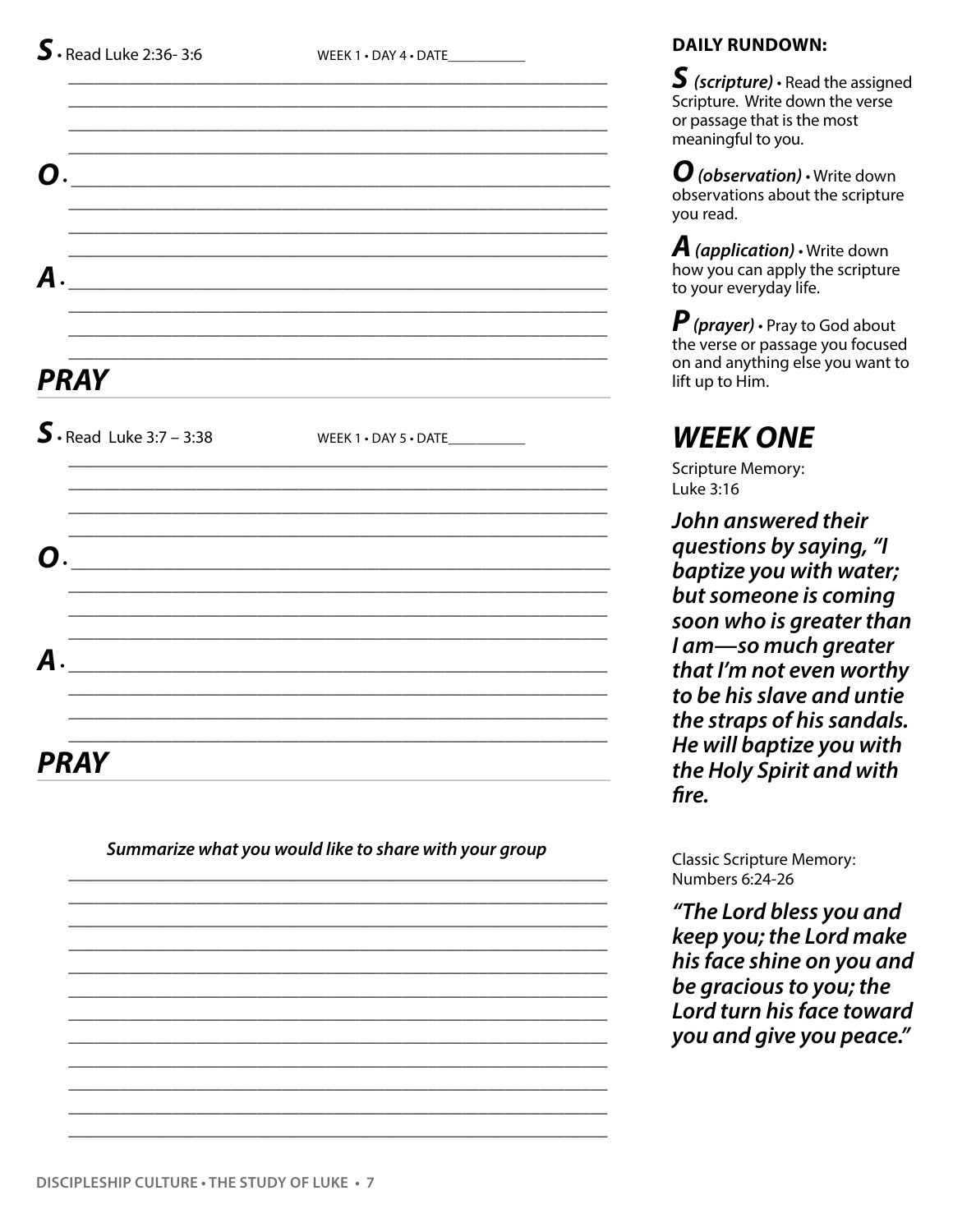| <b>O.</b>          |                                             |                                   |  |
|--------------------|---------------------------------------------|-----------------------------------|--|
|                    |                                             |                                   |  |
| $\boldsymbol{A}$ . |                                             |                                   |  |
|                    |                                             |                                   |  |
|                    | <b>PRAY</b>                                 |                                   |  |
|                    | $S.$ Read Luke 4:31-5:11                    | WEEK 2 . DAY 2 . DATE____________ |  |
|                    |                                             |                                   |  |
| О.                 |                                             |                                   |  |
|                    |                                             |                                   |  |
| $\boldsymbol{A}$ . |                                             |                                   |  |
|                    |                                             |                                   |  |
|                    | <b>PRAY</b>                                 |                                   |  |
|                    | $S.$ Read Luke 5:12 - 5:39                  | WEEK 2 . DAY 3 . DATE____________ |  |
|                    |                                             |                                   |  |
| О.                 |                                             |                                   |  |
|                    |                                             |                                   |  |
| $\boldsymbol{A}$ . | <u> 1980 - Jan Samuel Barbara, martin d</u> |                                   |  |
|                    |                                             |                                   |  |
|                    |                                             |                                   |  |

 $S$  (scripture)  $\cdot$  Read the assigned Scripture. Write down the verse or passage that is the most meaningful to you.

 $\mathbf{U}$  (observation)  $\cdot$  Write down observations about the scripture you read.

**A** (application)  $\cdot$  Write down how you can apply the scripture to your everyday life.

**P** (prayer)  $\cdot$  Pray to God about the verse or passage you focused on and anything else you want to lift up to Him.

## **WEEK TWO**

**Scripture Memory:** Luke 6:49

**But anyone who hears** and doesn't obey is like a person who builds a house right on the ground, without a foundation. When the floods sweep down against that house, it will collapse into a heap of ruins."

**Classic Scripture Memory:** Colossians 3:16

Let the message of Christ dwell among you richly as you teach and admonish one another with all wisdom through psalms, hymns, and songs from the Spirit, singing to God with gratitude in your hearts.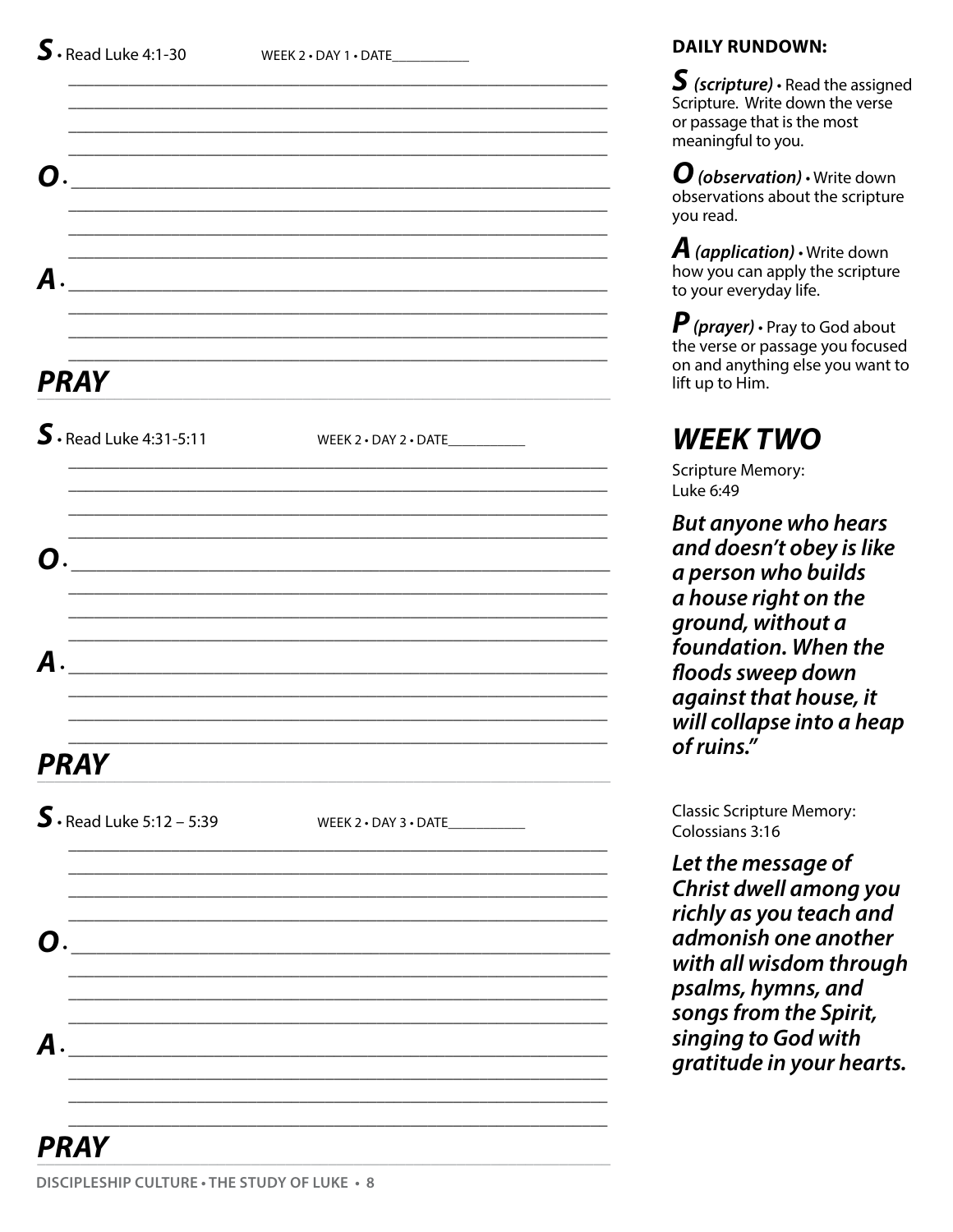WEEK 2 • DAY 4 • DATE

| О.                         | <u> 1980 - John Stein, Amerikaansk politiker (</u> |                                   |  |
|----------------------------|----------------------------------------------------|-----------------------------------|--|
|                            |                                                    |                                   |  |
| $\mathcal{A}$ .            |                                                    |                                   |  |
|                            |                                                    |                                   |  |
| <b>PRAY</b>                |                                                    |                                   |  |
| $S.$ Read Luke 6:24 – 6:49 |                                                    | WEEK 2 . DAY 5 . DATE____________ |  |
|                            |                                                    |                                   |  |
| $\mathbf{O}$ .             |                                                    |                                   |  |
| А.                         |                                                    |                                   |  |
|                            |                                                    |                                   |  |
| <b>PRAY</b>                |                                                    |                                   |  |

Summarize what you would like to share with your group

### **DAILY RUNDOWN:**

 $\boldsymbol{S}$  (scripture)  $\boldsymbol{\cdot}$  Read the assigned Scripture. Write down the verse or passage that is the most meaningful to you.

 $\boldsymbol{O}$  (observation)  $\cdot$  Write down observations about the scripture vou read.

**A** (application)  $\cdot$  Write down how you can apply the scripture to your everyday life.

 $\boldsymbol{P}$  (prayer)  $\cdot$  Pray to God about the verse or passage you focused on and anything else you want to lift up to Him.

### **WEEK TWO**

**Scripture Memory:** Luke 6:49

**But anyone who hears** and doesn't obey is like a person who builds a house right on the ground, without a foundation. When the floods sweep down against that house, it will collapse into a heap of ruins."

**Classic Scripture Memory:** Colossians 3:16

Let the message of Christ dwell among you richly as you teach and admonish one another with all wisdom through psalms, hymns, and songs from the Spirit, singing to God with gratitude in your hearts.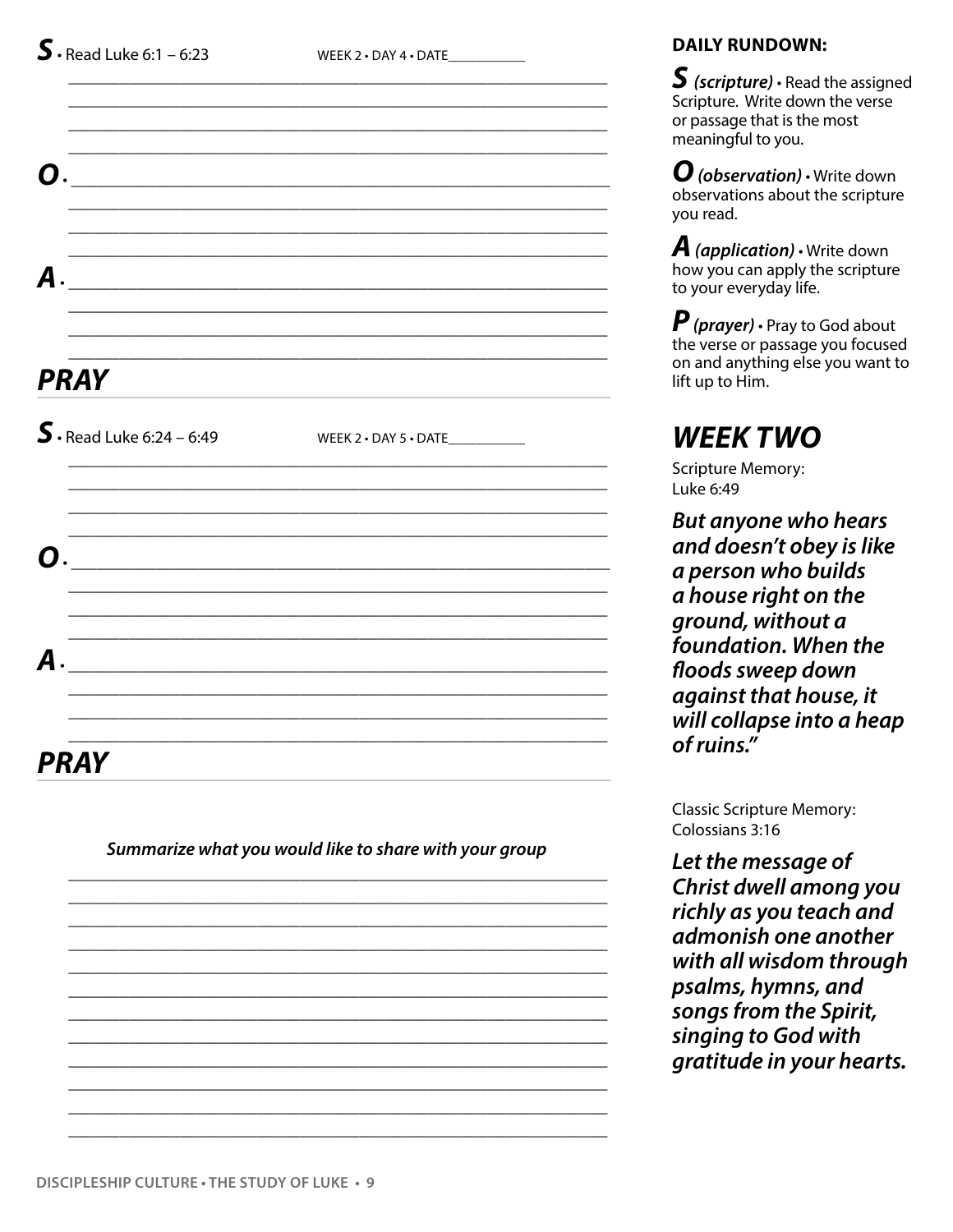| О.                       |                                   |
|--------------------------|-----------------------------------|
| <b>A</b> .               |                                   |
| <b>PRAY</b>              |                                   |
| $S.$ Read Luke 7:36-8:18 | WEEK 3 . DAY 2 . DATE             |
| О.                       |                                   |
| $\boldsymbol{A}$ .       |                                   |
| <b>PRAY</b>              |                                   |
| $S.$ Read Luke 8:19-56   | WEEK 3 . DAY 3 . DATE____________ |
| Ο.                       |                                   |
| А.                       |                                   |
|                          |                                   |

 $S$  (scripture)  $\cdot$  Read the assigned Scripture. Write down the verse or passage that is the most meaningful to you.

 $\boldsymbol{O}$  (observation)  $\cdot$  Write down observations about the scripture vou read.

**A** (application)  $\cdot$  Write down how you can apply the scripture to your everyday life.

 $\boldsymbol{P}$  (prayer)  $\cdot$  Pray to God about the verse or passage you focused on and anything else you want to lift up to Him.

### **WEEK THREE**

**Scripture Memory:** Luke 9:48

Then he said to them, "Anyone who welcomes a little child like this on my behalf welcomes me, and anyone who welcomes me also welcomes my Father who sent me. Whoever is the least among you is the greatest."

**Classic Scripture Memory:** Romans 3:20

Therefore no one will be declared righteous in God's sight by the works of the law; rather, through the law we become conscious of our sin.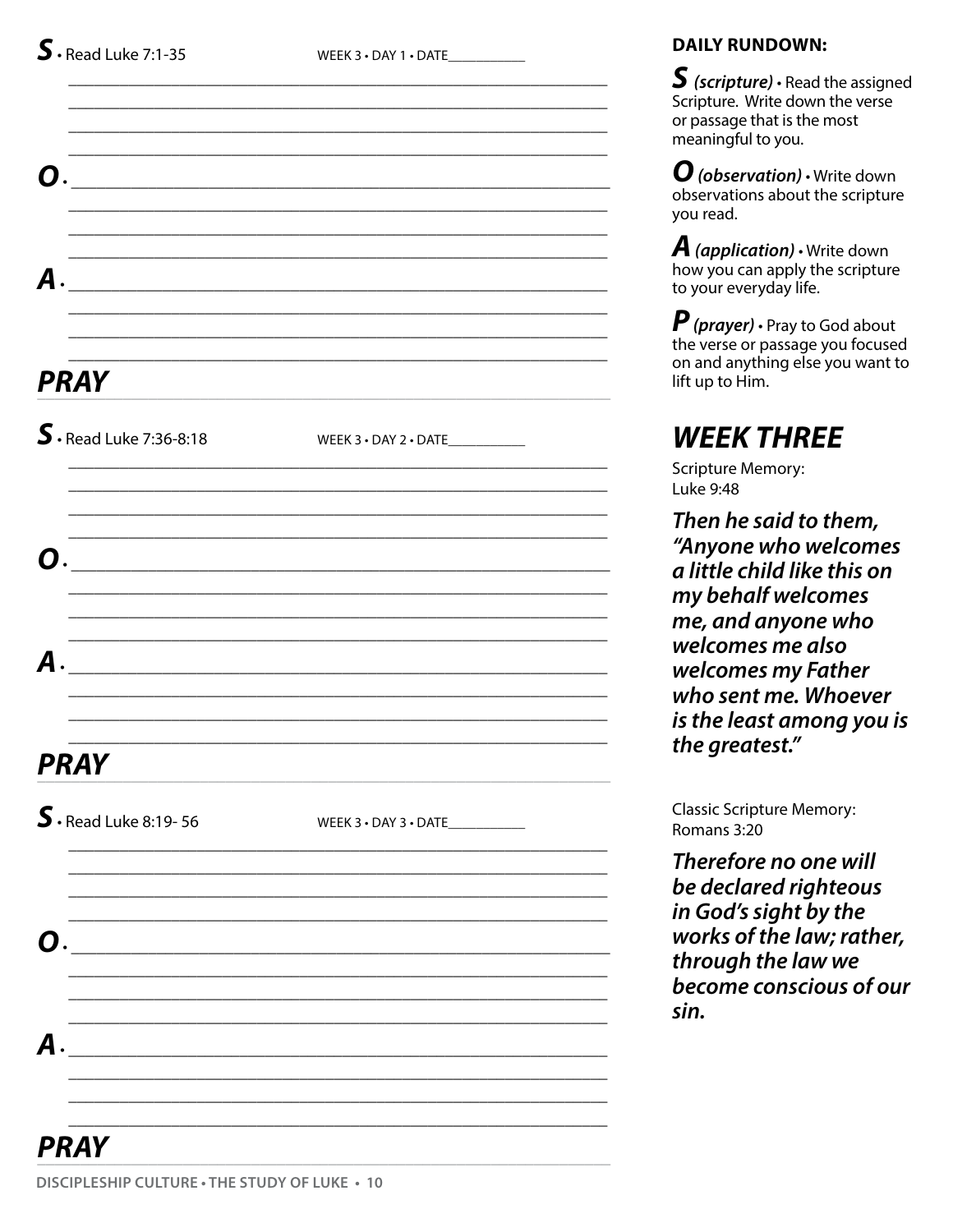| О.                     |                                   |
|------------------------|-----------------------------------|
|                        |                                   |
| А.                     |                                   |
| <b>PRAY</b>            |                                   |
| $S.$ Read Luke 9:37-62 | WEEK 3 . DAY 5 . DATE____________ |
|                        |                                   |
| $\mathbf{0}$ .         |                                   |
| А.                     |                                   |
| <b>PRAY</b>            |                                   |

Summarize what you would like to share with your group

### **DAILY RUNDOWN:**

 $\boldsymbol{S}$  (scripture)  $\boldsymbol{\cdot}$  Read the assigned Scripture. Write down the verse or passage that is the most meaningful to you.

 $\boldsymbol{O}$  (observation)  $\cdot$  Write down observations about the scripture vou read.

**A** (application)  $\cdot$  Write down how you can apply the scripture to your everyday life.

*P* (*prayer*) · Pray to God about<br>the verse or passage you focused on and anything else you want to lift up to Him.

### **WEEK THREE**

**Scripture Memory:** Luke 9:48

Then he said to them, "Anyone who welcomes a little child like this on my behalf welcomes me, and anyone who welcomes me also welcomes my Father who sent me. Whoever is the least among you is the greatest."

**Classic Scripture Memory:** Romans 3:20

Therefore no one will be declared righteous in God's sight by the works of the law; rather, through the law we become conscious of our sin.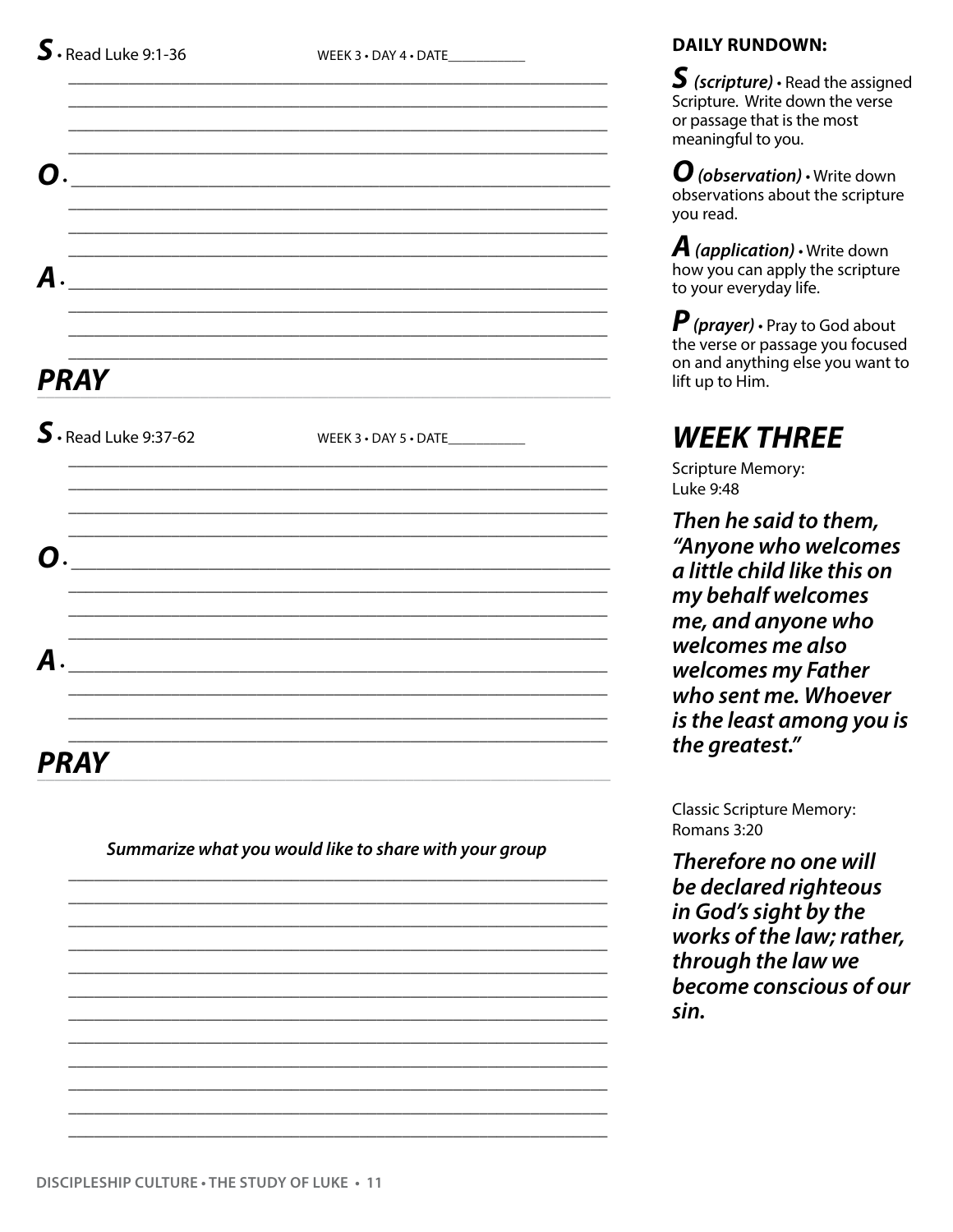| <b>O.</b>                                                                                                                                  |                       |
|--------------------------------------------------------------------------------------------------------------------------------------------|-----------------------|
| $\boldsymbol{A}$ .                                                                                                                         |                       |
| <b>PRAY</b>                                                                                                                                |                       |
| $S.$ Read Luke 10:30 - 11:12                                                                                                               | WEEK 4 . DAY 2 . DATE |
| O.                                                                                                                                         |                       |
| А.                                                                                                                                         |                       |
| <b>PRAY</b>                                                                                                                                |                       |
| $S.$ Read Luke 11:13 - 54                                                                                                                  | WEEK 4 . DAY 3 . DATE |
| О.                                                                                                                                         |                       |
| $\boldsymbol{A}$ .<br><u> 1980 - Jan Sterling von Berg, som ble starte av de starte av de starte av de starte av de starte av de start</u> |                       |
| <b>PRAY</b>                                                                                                                                |                       |

 $S$  (scripture)  $\cdot$  Read the assigned Scripture. Write down the verse or passage that is the most meaningful to you.

 $\boldsymbol{O}$  (observation)  $\cdot$  Write down observations about the scripture you read.

**A** (application)  $\cdot$  Write down how you can apply the scripture to your everyday life.

 $\boldsymbol{P}$  (prayer)  $\cdot$  Pray to God about the verse or passage you focused on and anything else you want to lift up to Him.

### **WEEK FOUR**

**Scripture Memory:** Luke 10:16

Then he said to the disciples, "Anyone who accepts your message is also accepting me. And anyone who rejects you is rejecting me. And anyone who rejects me is rejecting God, who sent me."

**Classic Scripture Memory:** Psalm 119:105-106

Your word is a lamp for my feet, a light on my path. I have taken an oath and confirmed it, that I will follow your righteous laws.

#### DISCIPLESHIP CULTURE . THE STUDY OF LUKE . 12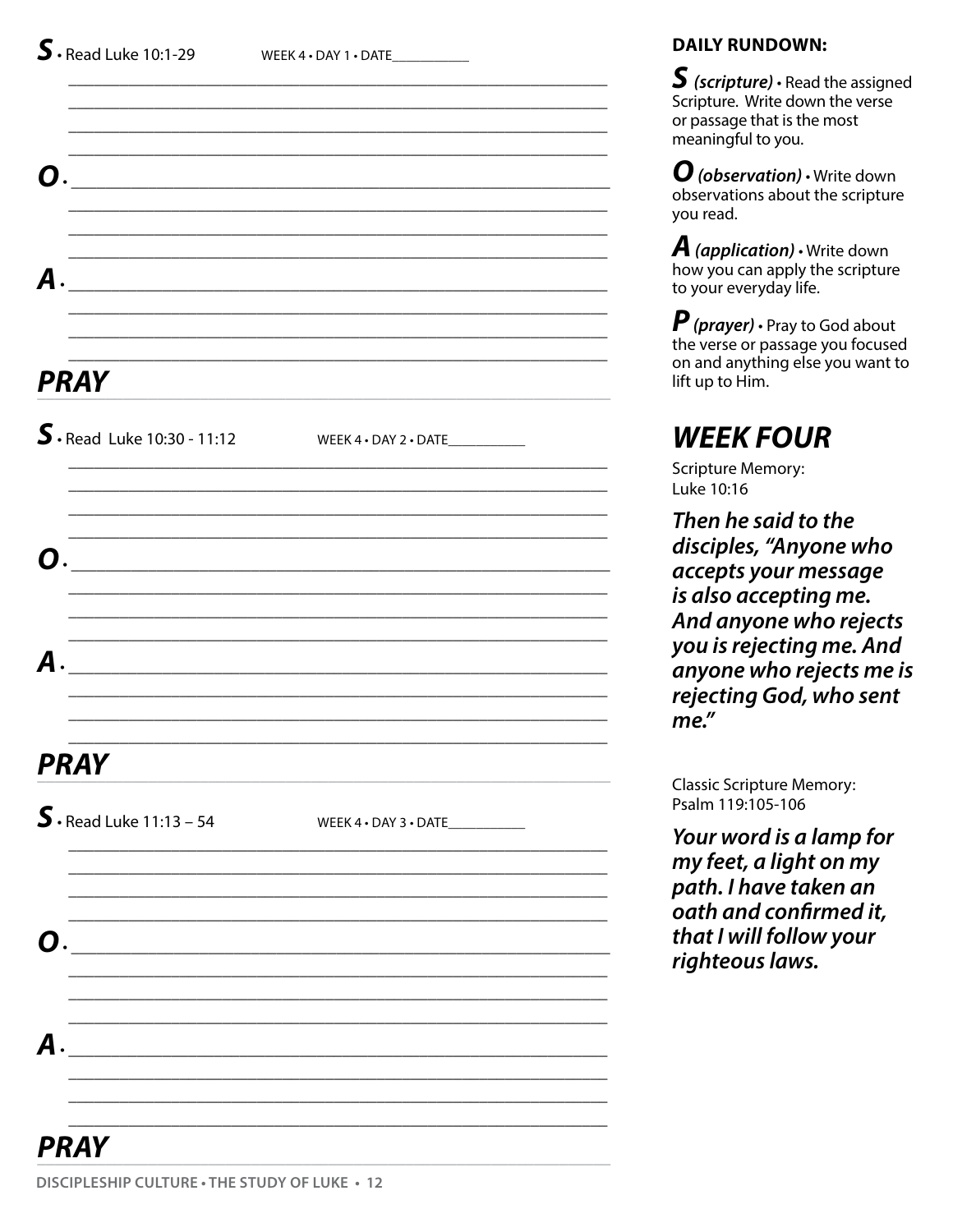| $\mathbf{O}$ .          |                                   |
|-------------------------|-----------------------------------|
|                         |                                   |
|                         |                                   |
| А.                      |                                   |
|                         |                                   |
|                         |                                   |
| <b>PRAY</b>             |                                   |
| $S.$ Read Luke 12:35-59 | WEEK 4 . DAY 5 . DATE____________ |
|                         |                                   |
|                         |                                   |
| О.                      |                                   |
|                         |                                   |
|                         |                                   |
| А.                      |                                   |
|                         |                                   |
|                         |                                   |
|                         |                                   |

Summarize what you would like to share with your group

#### **DAILY RUNDOWN:**

 $\boldsymbol{S}$  (scripture)  $\boldsymbol{\cdot}$  Read the assigned Scripture. Write down the verse or passage that is the most meaningful to you.

 $\boldsymbol{O}$  (observation)  $\cdot$  Write down observations about the scripture you read.

**A** (application)  $\cdot$  Write down how you can apply the scripture to your everyday life.

*P* (*prayer*) · Pray to God about<br>the verse or passage you focused on and anything else you want to lift up to Him.

## **WEEK FOUR**

**Scripture Memory:** Luke 10:16

Then he said to the disciples, "Anyone who accepts your message is also accepting me. And anyone who rejects you is rejecting me. And anyone who rejects me is rejecting God, who sent  $me''$ 

**Classic Scripture Memory:** Psalm 119:105-106

Your word is a lamp for my feet, a light on my path. I have taken an oath and confirmed it, that I will follow your righteous laws.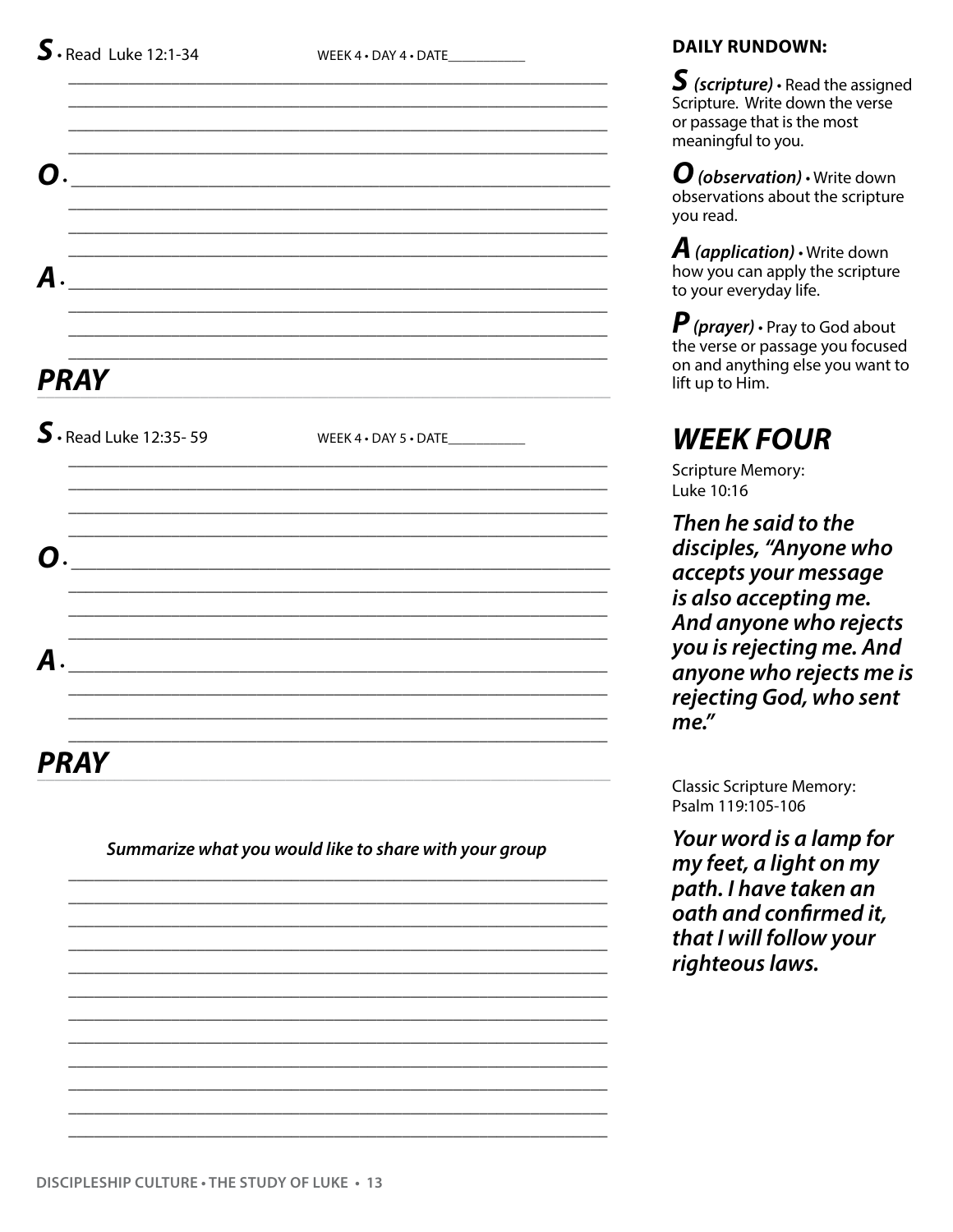WEEK 5 . DAY 1 . DATE

| О.                                                                                                        |                                   |
|-----------------------------------------------------------------------------------------------------------|-----------------------------------|
| $\boldsymbol{A}$ .                                                                                        |                                   |
| <b>PRAY</b>                                                                                               |                                   |
| $S.$ Read Luke 13:20-14:6                                                                                 | WEEK 5 . DAY 2 . DATE_            |
| О.                                                                                                        |                                   |
| А.                                                                                                        |                                   |
| <b>PRAY</b>                                                                                               |                                   |
| $S.$ Read Luke 14:7 - 35                                                                                  | WEEK 5 . DAY 3 . DATE____________ |
| О.                                                                                                        |                                   |
| А.<br><u> 2001 - Jan Samuel Alexandria (h. 1878).</u><br>1901 - Johann Barn, politik margolari (h. 1870). |                                   |
|                                                                                                           |                                   |

### **DAILY RUNDOWN:**

 $S$  (scripture)  $\cdot$  Read the assigned Scripture. Write down the verse or passage that is the most meaningful to you.

 $\boldsymbol{O}$  (observation)  $\cdot$  Write down observations about the scripture you read.

**A** (application)  $\cdot$  Write down how you can apply the scripture to your everyday life.

 $\boldsymbol{P}$  (prayer)  $\cdot$  Pray to God about the verse or passage you focused on and anything else you want to lift up to Him.

### **WEEK FIVE**

**Scripture Memory:** Luke 15:7

In the same way, there is more joy in heaven over one lost sinner who repents and returns to God than over ninetynine others who are righteous and haven't strayed away!

**Classic Scripture Memory:** Hebrews 11:1

**Now faith is confidence** in what we hope for and assurance about what we do not see.

### PRAY

DISCIPLESHIP CULTURE . THE STUDY OF LUKE . 14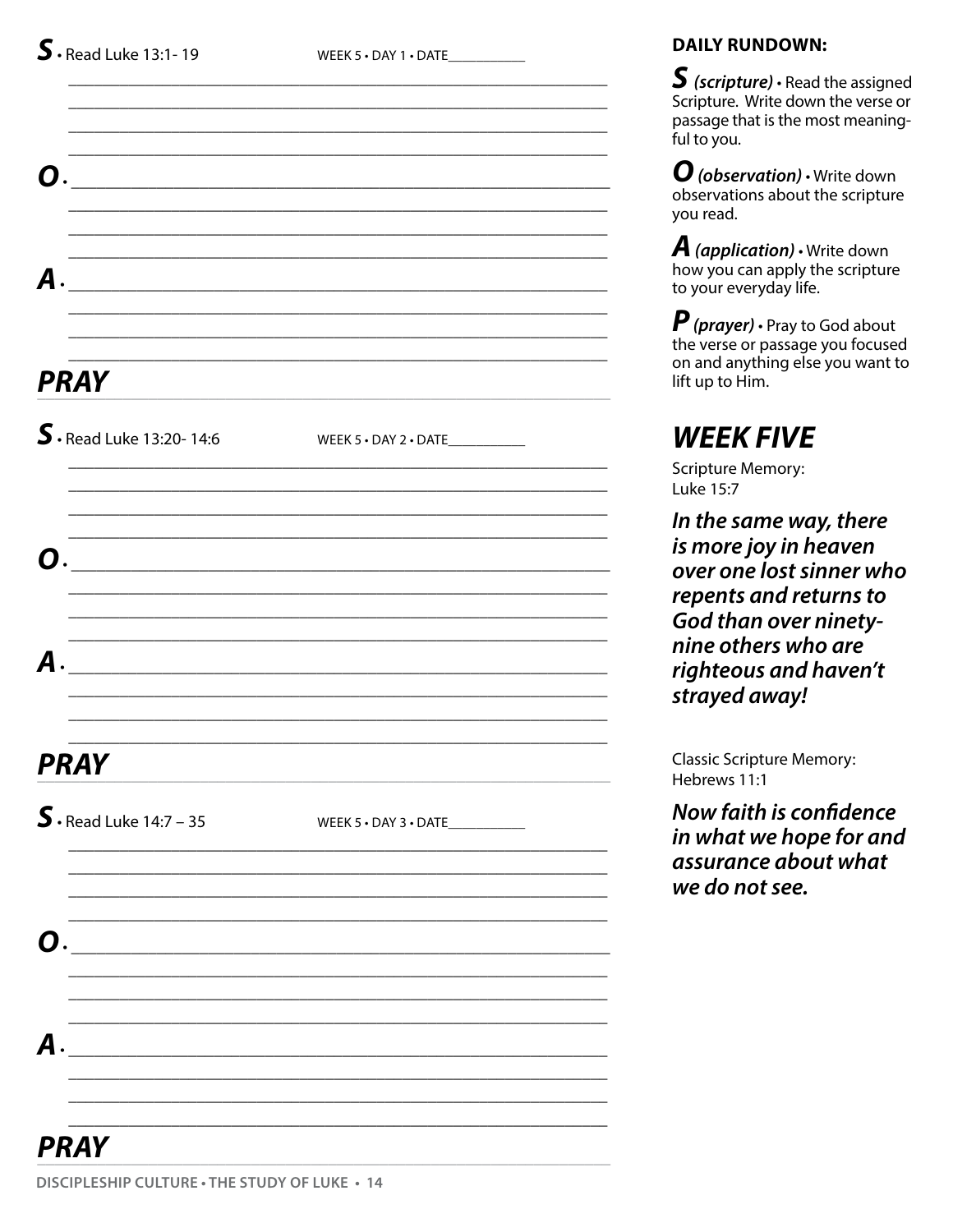| $\mathbf{O}$ . |                         |                                  |
|----------------|-------------------------|----------------------------------|
|                |                         |                                  |
|                |                         |                                  |
| А.             |                         |                                  |
|                |                         |                                  |
|                | <b>PRAY</b>             |                                  |
|                | $S.$ Read Luke 15:11-32 | WEEK 5 . DAY 5 . DATE___________ |
|                |                         |                                  |
|                | $\boldsymbol{O}$ .      |                                  |
|                |                         |                                  |
| А.             |                         |                                  |
|                |                         |                                  |
|                | <b>PRAY</b>             |                                  |

Summarize what you would like to share with your group

#### **DAILY RUNDOWN:**

 $S$  (scripture)  $\cdot$  Read the assigned Scripture. Write down the verse or passage that is the most meaningful to you.

 $\boldsymbol{O}$  (observation)  $\cdot$  Write down observations about the scripture vou read.

**A** (application)  $\cdot$  Write down how you can apply the scripture to your everyday life.

*P* (*prayer*) · Pray to God about<br>the verse or passage you focused on and anything else you want to lift up to Him.

## **WEEK FIVE**

**Scripture Memory:** Luke 15:7

In the same way, there is more joy in heaven over one lost sinner who repents and returns to God than over ninetynine others who are righteous and haven't strayed away!

**Classic Scripture Memory:** Hebrews 11:1

**Now faith is confidence** in what we hope for and assurance about what we do not see.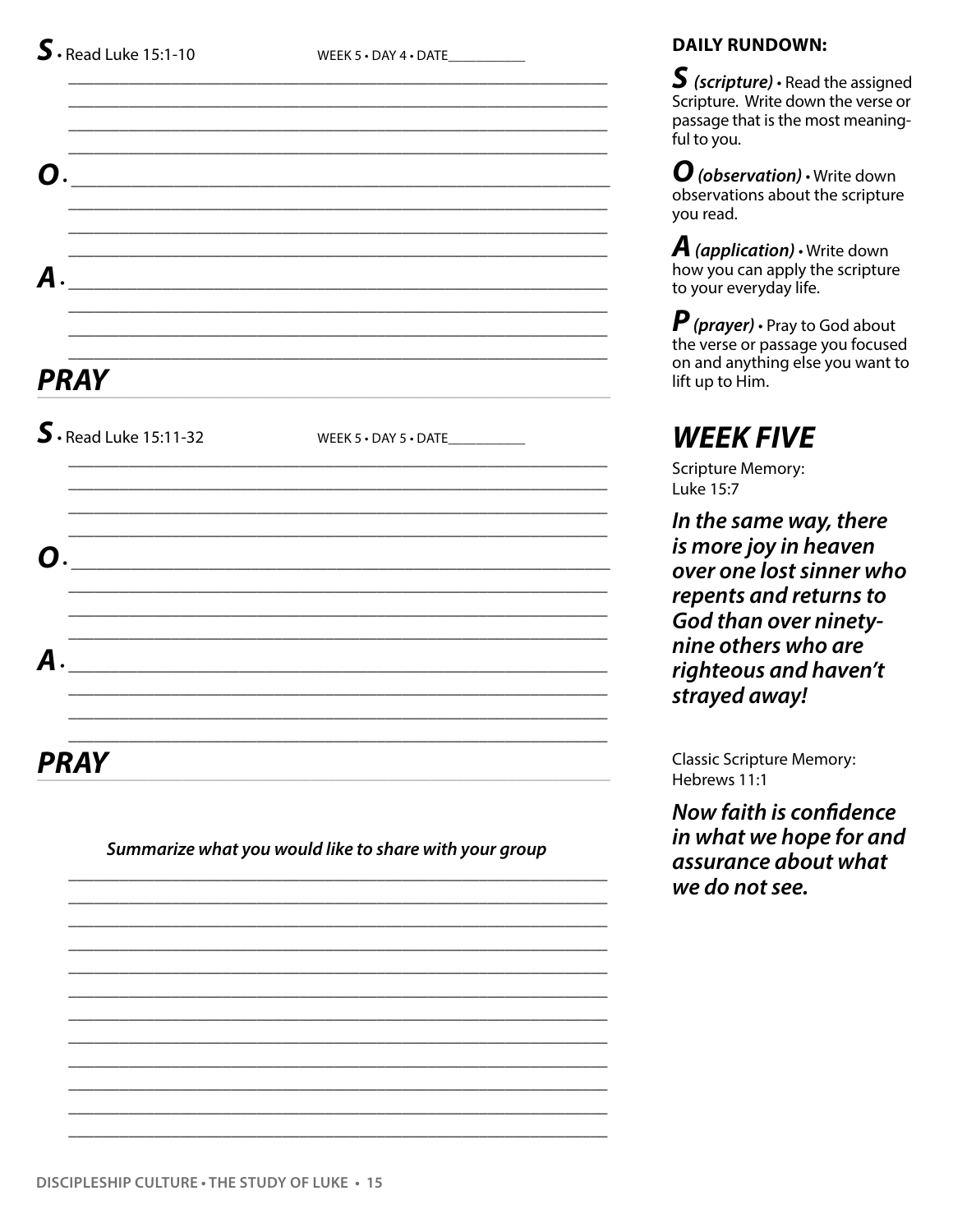WEEK 6 . DAY 1 . DATE\_

| А.                                                                                                                  |                                   |
|---------------------------------------------------------------------------------------------------------------------|-----------------------------------|
| <b>PRAY</b>                                                                                                         |                                   |
| $\mathsf{S}\cdot$ Read Luke 13:20-14:6                                                                              |                                   |
| O. —                                                                                                                |                                   |
| $\boldsymbol{A}$ .                                                                                                  |                                   |
| <b>PRAY</b>                                                                                                         |                                   |
| $S.$ Read Luke 14:7 - 35                                                                                            | WEEK 6 . DAY 3 . DATE____________ |
| O.<br><u> 2001 - 2002 - 2003 - 2004 - 2005 - 2006 - 2007 - 2008 - 2009 - 2009 - 2009 - 2009 - 2009 - 2009 - 200</u> |                                   |
| А.<br><u> 1980 - Jan Barnett, martin film eta industrial (h. 1980).</u>                                             |                                   |
|                                                                                                                     |                                   |

### **DAILY RUNDOWN:**

 $S$  (scripture)  $\cdot$  Read the assigned Scripture. Write down the verse or passage that is the most meaningful to you.

 $\boldsymbol{O}$  (observation)  $\cdot$  Write down observations about the scripture vou read.

**A** (application)  $\cdot$  Write down how you can apply the scripture to your everyday life.

 $\boldsymbol{P}$  (prayer)  $\cdot$  Pray to God about the verse or passage you focused on and anything else you want to lift up to Him.

### **WEEK SIX**

**Scripture Memory:** Luke 17:23-24

People will tell you, 'Look, there is the Son of Man,' or 'Here he is,' but don't go out and follow them. For as the lightning flashes and lights up the sky from one end to the other, so it will be on the day when the Son of Man comes.

**Classic Scripture Memory:** Colossians 3:1-2

Since, then, you have been raised with Christ, set your hearts on things above, where Christ is, seated at the right hand of God. Set your minds on things above, not on earthly things.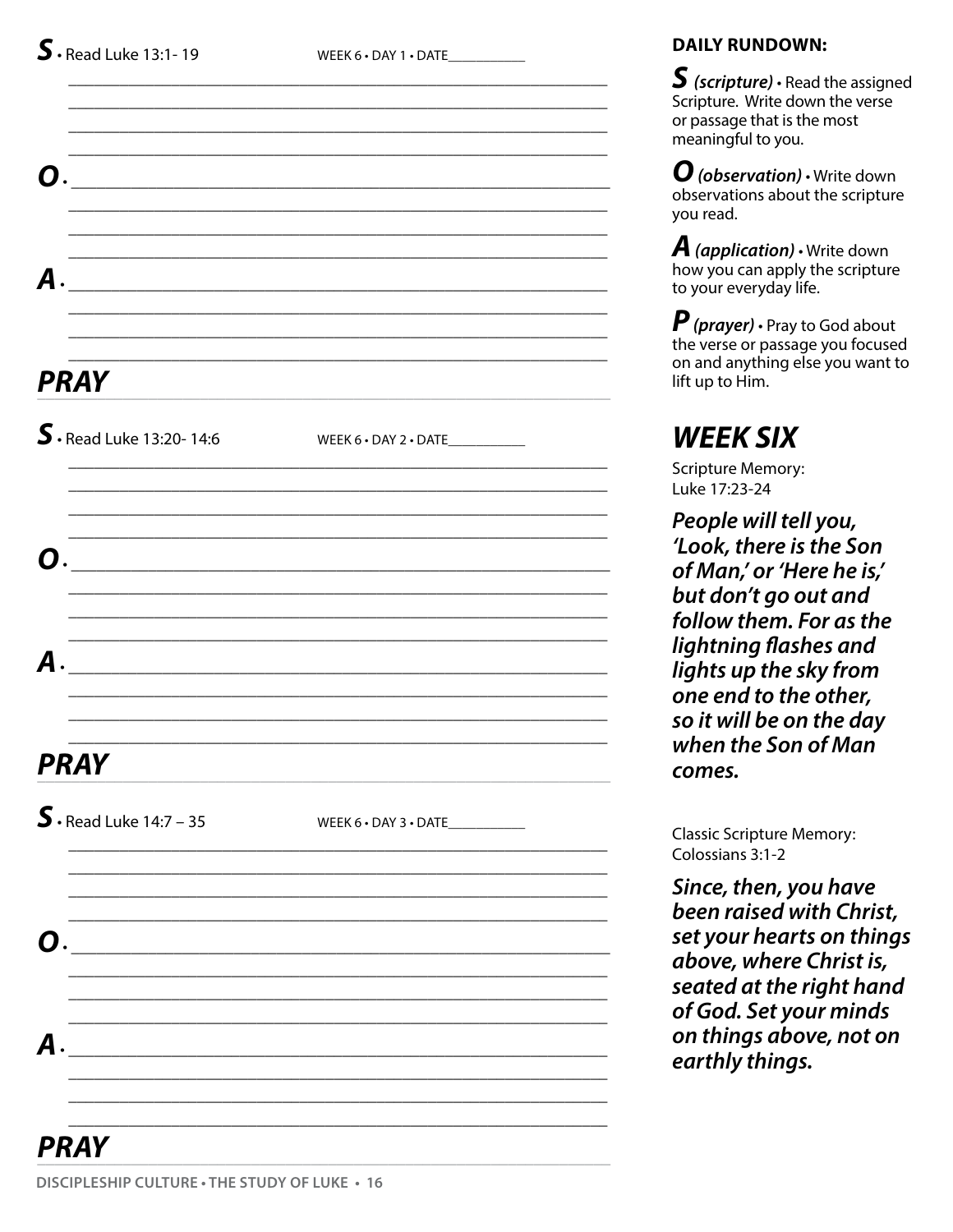| О.          |                                                 |  |
|-------------|-------------------------------------------------|--|
|             |                                                 |  |
|             |                                                 |  |
|             |                                                 |  |
| <b>PRAY</b> |                                                 |  |
|             | $\int$ Read Luke 18:18-43 WEEK 6 · DAY 5 · DATE |  |
|             |                                                 |  |
| О.          |                                                 |  |
|             |                                                 |  |
| А.          |                                                 |  |
|             |                                                 |  |
| <b>PRAY</b> |                                                 |  |

Summarize what you would like to share with your group

#### **DAILY RUNDOWN:**

 $\boldsymbol{S}$  (scripture)  $\boldsymbol{\cdot}$  Read the assigned Scripture. Write down the verse or passage that is the most meaningful to you.

 $\boldsymbol{O}$  (observation)  $\cdot$  Write down observations about the scripture vou read.

**A** (application)  $\cdot$  Write down how you can apply the scripture to your everyday life.

 $\boldsymbol{P}$  (prayer)  $\cdot$  Pray to God about the verse or passage you focused on and anything else you want to lift up to Him.

### **WEEK SIX**

**Scripture Memory:** Luke 17:23-24

People will tell you, 'Look, there is the Son of Man,' or 'Here he is,' but don't go out and follow them. For as the lightning flashes and lights up the sky from one end to the other, so it will be on the day when the Son of Man comes.

**Classic Scripture Memory:** Colossians 3:1-2

Since, then, you have been raised with Christ, set your hearts on things above, where Christ is, seated at the right hand of God. Set your minds on things above, not on earthly things.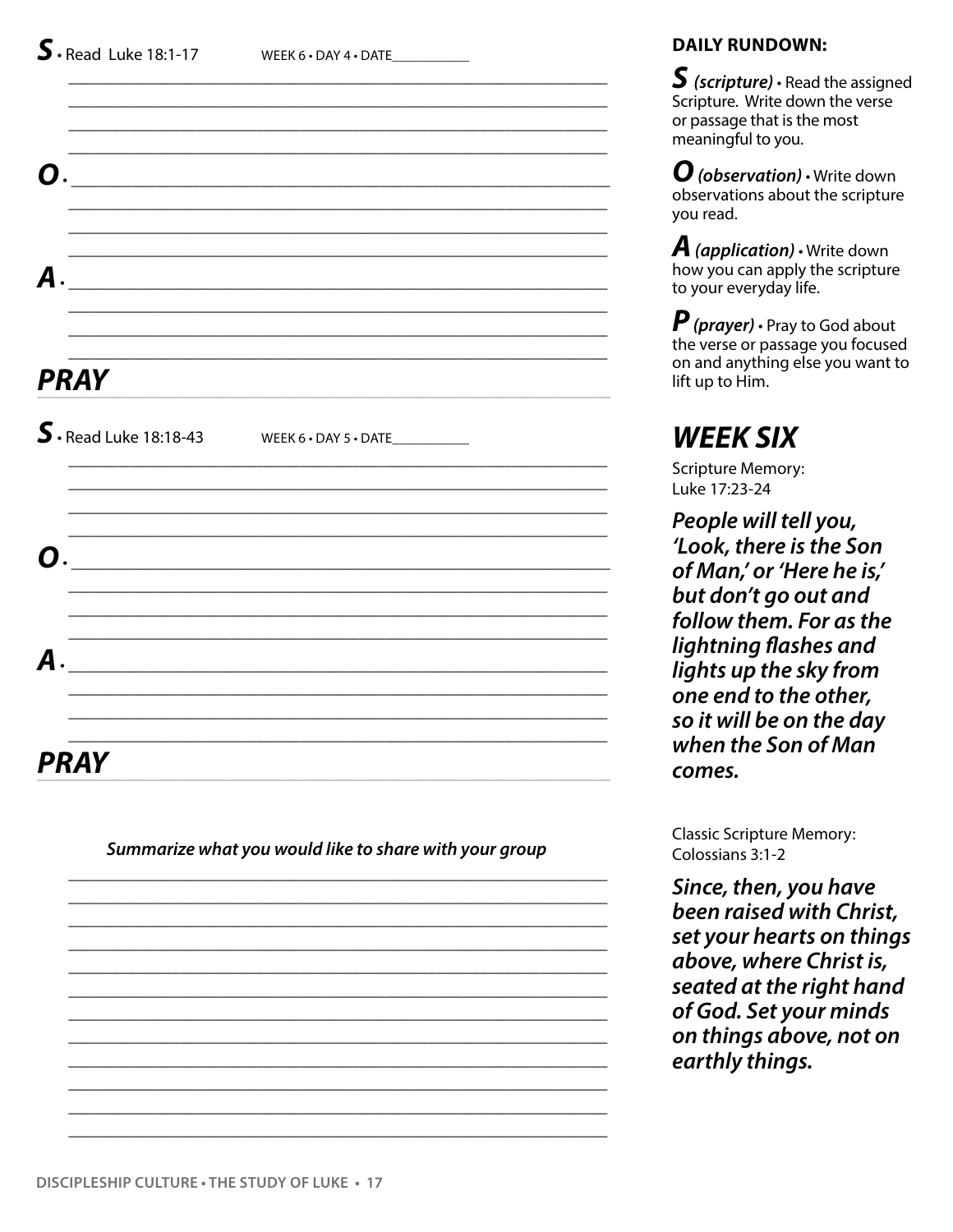| О.                                                                                                                          |                                   |  |
|-----------------------------------------------------------------------------------------------------------------------------|-----------------------------------|--|
| А.                                                                                                                          |                                   |  |
| <b>PRAY</b>                                                                                                                 |                                   |  |
| $S.$ Read Luke 19:28-20:8                                                                                                   | WEEK 7 . DAY 2 . DATE             |  |
| О.                                                                                                                          |                                   |  |
| А.                                                                                                                          |                                   |  |
| <b>PRAY</b>                                                                                                                 |                                   |  |
| $S.$ Read Luke 20:9-40                                                                                                      | WEEK 7 . DAY 3 . DATE____________ |  |
| О.                                                                                                                          |                                   |  |
| А.<br><u> 1989 - Johann Harry Harry Harry Harry Harry Harry Harry Harry Harry Harry Harry Harry Harry Harry Harry Harry</u> |                                   |  |
| <b>PRAY</b>                                                                                                                 |                                   |  |

 $S$  (scripture)  $\cdot$  Read the assigned Scripture. Write down the verse or passage that is the most meaningful to you.

 $\boldsymbol{O}$  (observation)  $\cdot$  Write down<br>observations about the scripture you read.

**A** (application)  $\cdot$  Write down how you can apply the scripture to your everyday life.

 $\bm{P}$  (prayer)  $\cdot$  Pray to God about the verse or passage you focused on and anything else you want to lift up to Him.

### **WEEK SEVEN**

**Scripture Memory:** Luke 19:10

"For the Son of Man came to seek and save those who are lost."

**Classic Scripture Memory:** Matthew 5:16

In the same way, let your light shine before others, that they may see your good deeds and glorify your Father in heaven.

DISCIPLESHIP CULTURE . THE STUDY OF LUKE . 18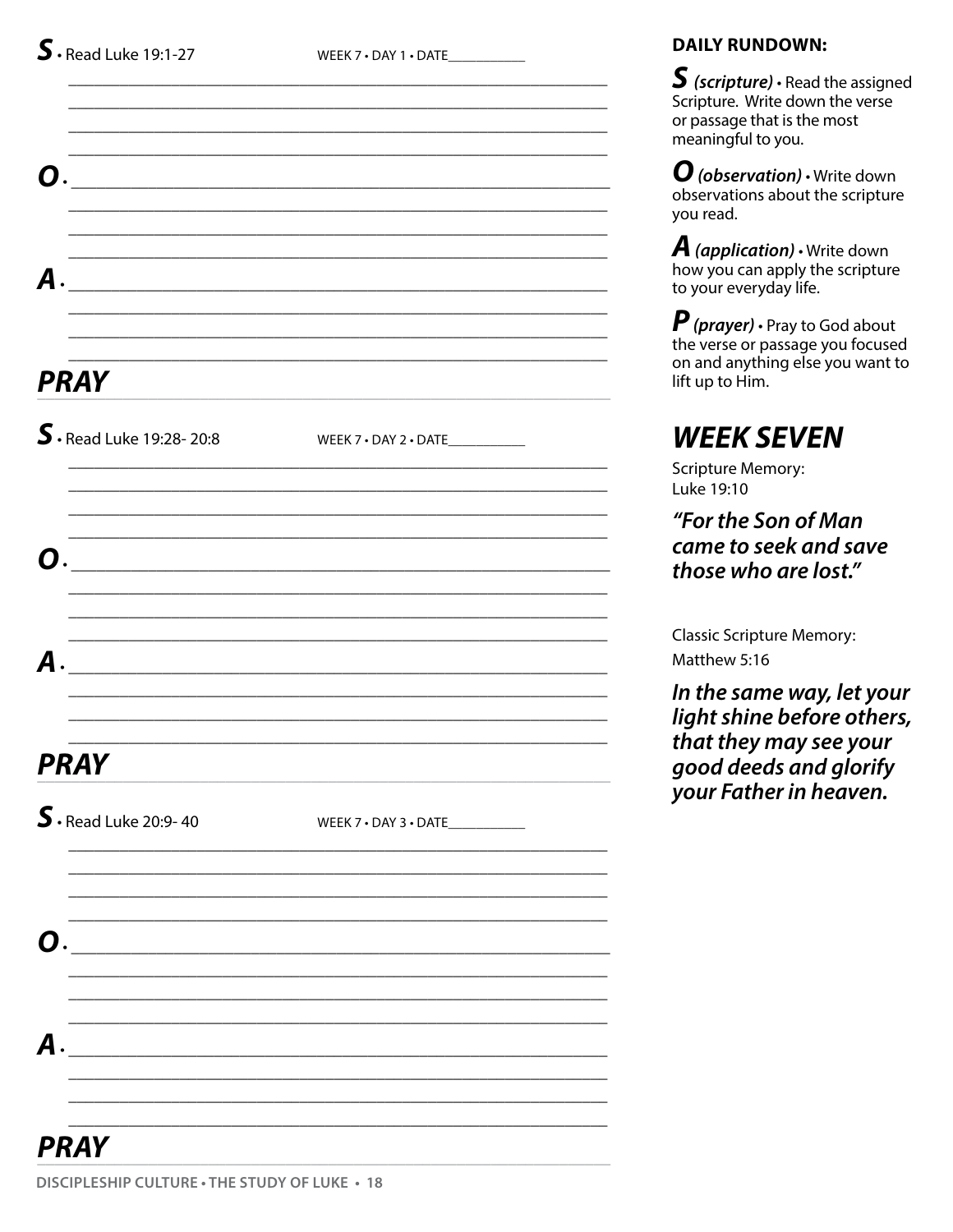WEEK 7 . DAY 4 . DATE

| <b>O</b> .             |                                   |  |
|------------------------|-----------------------------------|--|
|                        |                                   |  |
|                        |                                   |  |
| $\boldsymbol{A}$ .     |                                   |  |
|                        |                                   |  |
|                        |                                   |  |
| <b>PRAY</b>            |                                   |  |
| $S.$ Read Luke 21:5-38 | WEEK 7 . DAY 5 . DATE____________ |  |
|                        |                                   |  |
|                        |                                   |  |
| О.                     |                                   |  |
|                        |                                   |  |
|                        |                                   |  |
| $\boldsymbol{A}$ .     |                                   |  |
|                        |                                   |  |
|                        |                                   |  |
| <b>PRAY</b>            |                                   |  |

Summarize what you would like to share with your group

### **DAILY RUNDOWN:**

 $S$  (scripture)  $\cdot$  Read the assigned Scripture. Write down the verse or passage that is the most meaningful to you.

 $\boldsymbol{O}$  (observation)  $\cdot$  Write down<br>observations about the scripture you read.

**A** (application)  $\cdot$  Write down how you can apply the scripture to your everyday life.

 $\boldsymbol{P}$  (prayer)  $\cdot$  Pray to God about<br>the verse or passage you focused on and anything else you want to lift up to Him.

## **WEEK SEVEN**

**Scripture Memory:** Luke 19:10

"For the Son of Man came to seek and save those who are lost."

**Classic Scripture Memory:** Matthew 5:16

In the same way, let your light shine before others, that they may see your good deeds and glorify your Father in heaven.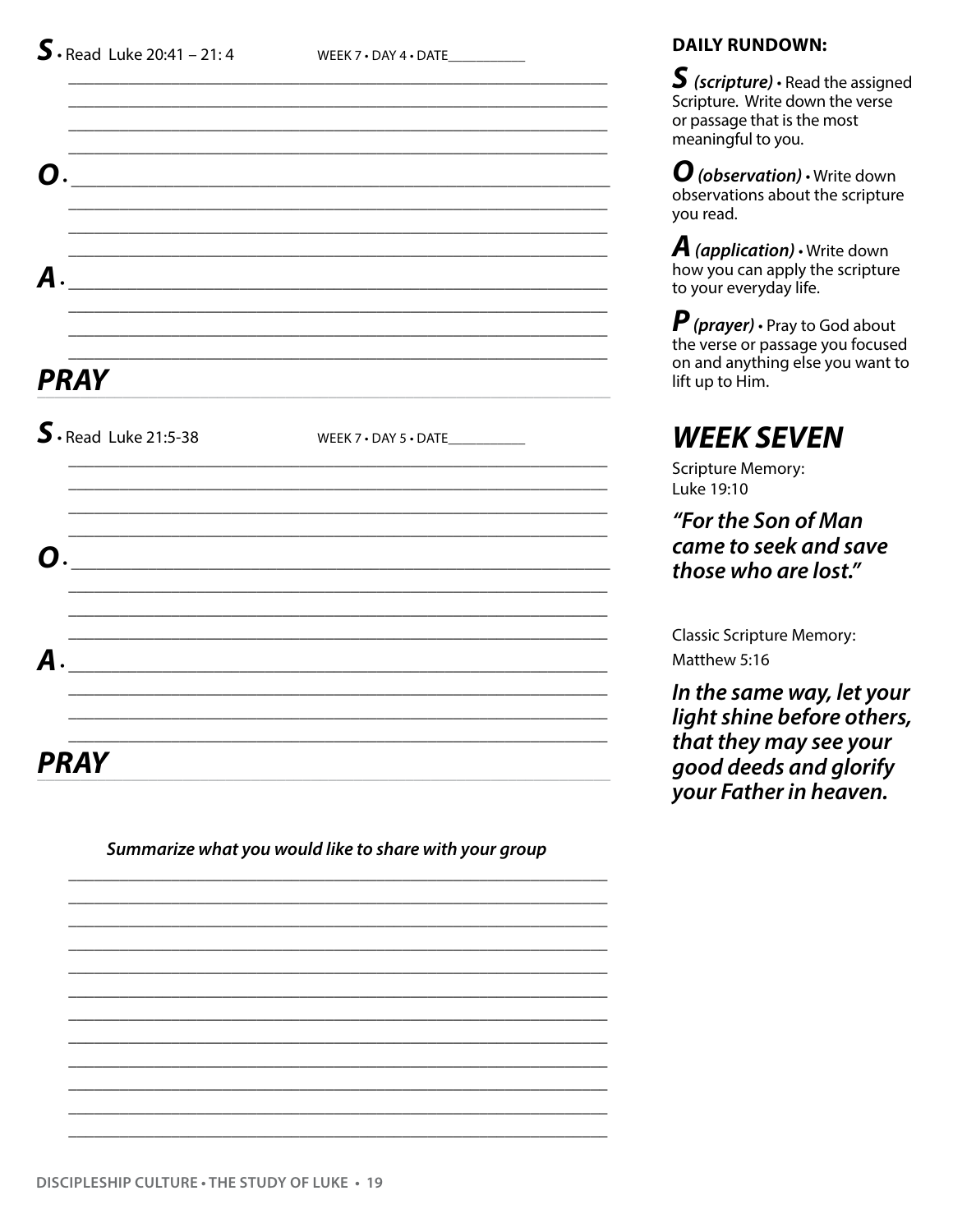| О.                                  |                                                         |
|-------------------------------------|---------------------------------------------------------|
| A.                                  |                                                         |
| <b>PRAY</b>                         |                                                         |
| $S.$ Read Luke 22:39-71             | WEEK 8 . DAY 2 . DATE____________                       |
| О.                                  |                                                         |
| $A$ .                               |                                                         |
| <b>PRAY</b>                         |                                                         |
| $\mathsf{S}\cdot$ Read Luke 23:1-49 | WEEK 8 . DAY 3 . DATE___________                        |
| О.                                  |                                                         |
| А.                                  | <u> 1989 - Johann Stein, marwolaethau a bhann an t-</u> |
|                                     |                                                         |

 $S$  (scripture)  $\cdot$  Read the assigned Scripture. Write down the verse or passage that is the most meaningful to you.

 $\boldsymbol{O}$  (observation)  $\cdot$  Write down observations about the scripture vou read.

**A** (application)  $\cdot$  Write down how you can apply the scripture to your everyday life.

 $\boldsymbol{P}$  (prayer)  $\cdot$  Pray to God about the verse or passage you focused on and anything else you want to lift up to Him.

### **WEEK EIGHT**

**Scripture Memory:** Luke 24:6-7

"He isn't here! He is risen from the dead! Remember what he told you back in Galilee, that the Son of Man must be betrayed into the hands of sinful men and be crucified, and that he would rise again on the third day."

**Classic Scripture Memory:** Philippians 2:3-4 Do nothing out of selfish ambition or vain conceit. Rather, in humility value others above yourselves, not looking to your own interests but each of you to the interests of the others.

### DISCIPLESHIP CULTURE . THE STUDY OF LUKE . 20